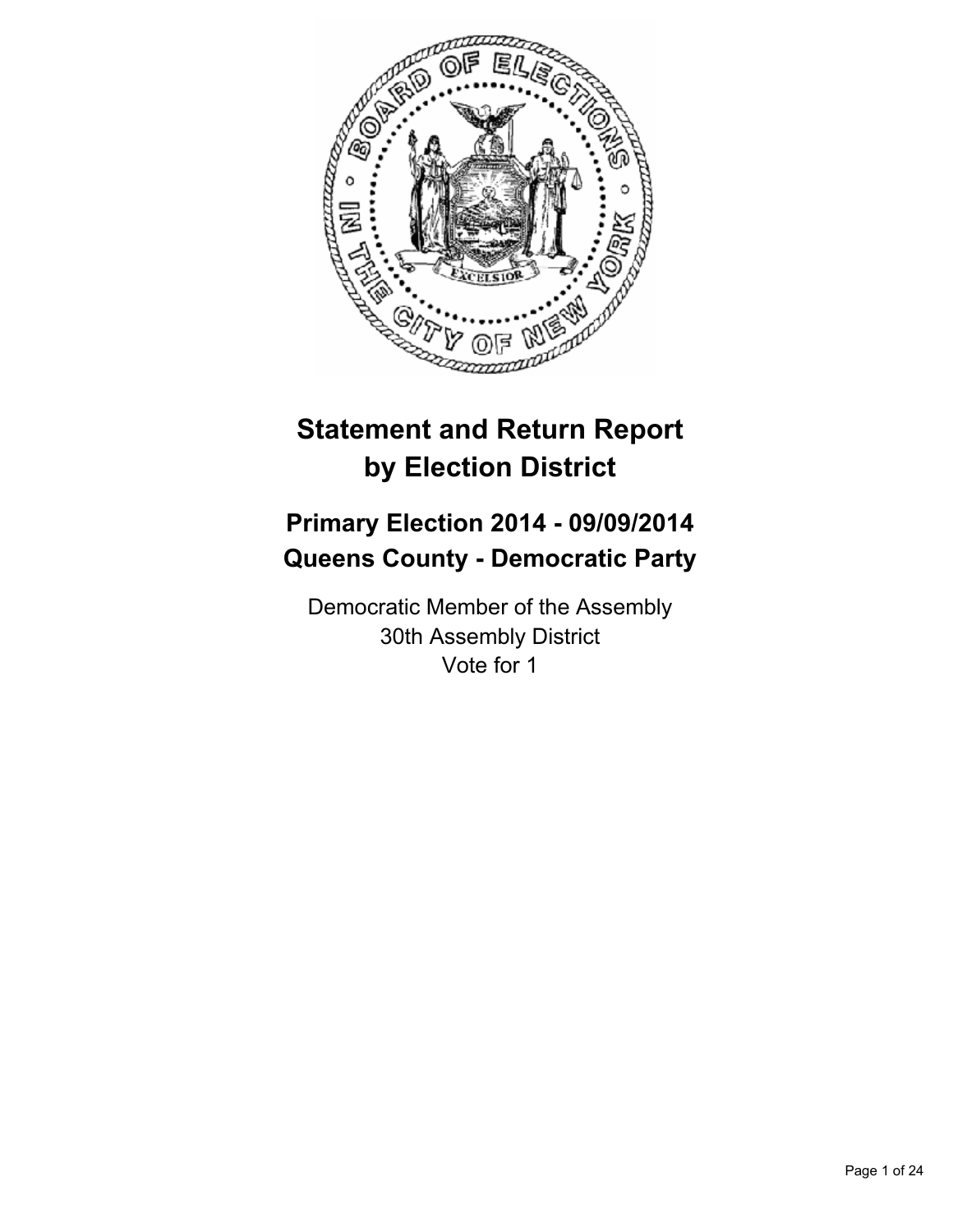

| PUBLIC COUNTER                                           | 16             |
|----------------------------------------------------------|----------------|
| <b>EMERGENCY</b>                                         | 0              |
| ABSENTEE/MILITARY                                        | 0              |
| <b>FEDERAL</b>                                           | 0              |
| <b>AFFIDAVIT</b>                                         | 0              |
| <b>Total Ballots</b>                                     | 16             |
| Less - Inapplicable Federal/Special Presidential Ballots | 0              |
| <b>Total Applicable Ballots</b>                          | 16             |
| <b>DMYTRO FEDKOWSKYJ</b>                                 | 3              |
| <b>MARGARET M. MARKEY</b>                                | 11             |
| <b>Total Votes</b>                                       | 14             |
| Unrecorded                                               | $\overline{2}$ |

#### **002/30**

| <b>PUBLIC COUNTER</b>                                                               | 28 |
|-------------------------------------------------------------------------------------|----|
| <b>EMERGENCY</b>                                                                    | 0  |
| ABSENTEE/MILITARY                                                                   | 25 |
| <b>FEDERAL</b>                                                                      | 0  |
| AFFIDAVIT                                                                           | 0  |
| <b>Total Ballots</b>                                                                | 53 |
| Less - Inapplicable Federal/Special Presidential Ballots                            | 0  |
| <b>Total Applicable Ballots</b>                                                     | 53 |
| <b>DMYTRO FEDKOWSKYJ</b>                                                            | 4  |
| <b>MARGARET M. MARKEY</b>                                                           | 44 |
| <b>Total Votes</b>                                                                  | 48 |
| Unrecorded                                                                          | 5  |
| $A$ $A$ $B$ $B$ $B$ $B$ $B$ $A$ $A$ $A$ $A$ $B$ $B$ $A$ $A$ $A$ $B$ $B$ $A$ $A$ $A$ |    |

## **003/30 COMBINED into: 005/30**

| PUBLIC COUNTER                                           | 39 |
|----------------------------------------------------------|----|
| <b>EMERGENCY</b>                                         | 0  |
| ABSENTEE/MILITARY                                        | 3  |
| <b>FEDERAL</b>                                           | 0  |
| <b>AFFIDAVIT</b>                                         | 0  |
| <b>Total Ballots</b>                                     | 42 |
| Less - Inapplicable Federal/Special Presidential Ballots | 0  |
| <b>Total Applicable Ballots</b>                          | 42 |
| <b>DMYTRO FEDKOWSKYJ</b>                                 | 20 |
| <b>MARGARET M. MARKEY</b>                                | 21 |
| <b>Total Votes</b>                                       | 41 |
| Unrecorded                                               | 1  |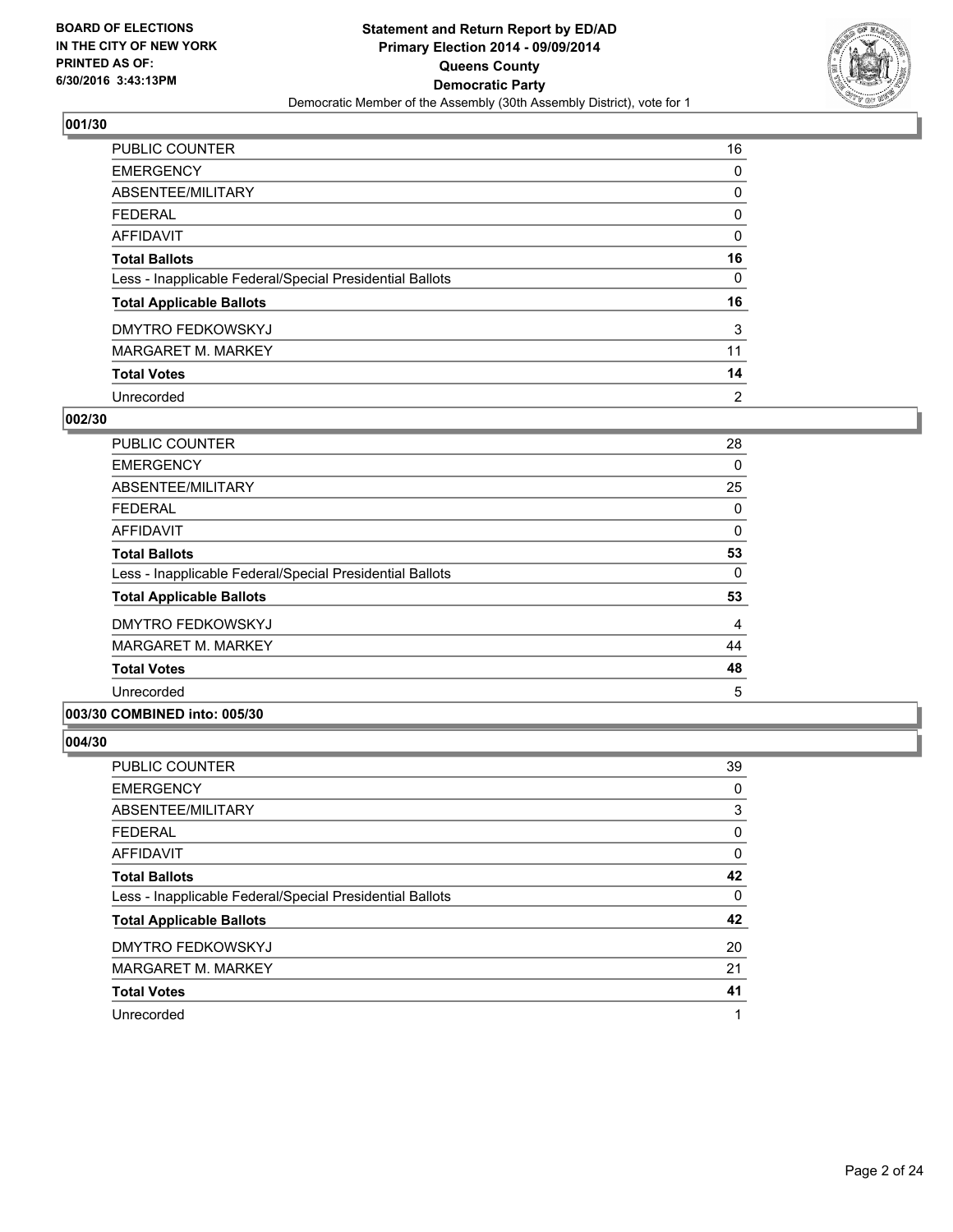

| <b>Total Votes</b>                                       | 43           |
|----------------------------------------------------------|--------------|
| <b>MARGARET M. MARKEY</b>                                | 23           |
| <b>DMYTRO FEDKOWSKYJ</b>                                 | 20           |
| <b>Total Applicable Ballots</b>                          | 43           |
| Less - Inapplicable Federal/Special Presidential Ballots | 0            |
| <b>Total Ballots</b>                                     | 43           |
| <b>AFFIDAVIT</b>                                         | 0            |
| <b>FEDERAL</b>                                           | $\mathbf{0}$ |
| ABSENTEE/MILITARY                                        | 0            |
| <b>EMERGENCY</b>                                         | $\Omega$     |
| PUBLIC COUNTER                                           | 43           |

## **006/30**

| <b>PUBLIC COUNTER</b>                                    | 48             |
|----------------------------------------------------------|----------------|
| <b>EMERGENCY</b>                                         | 0              |
| ABSENTEE/MILITARY                                        | $\overline{2}$ |
| <b>FEDERAL</b>                                           | 0              |
| <b>AFFIDAVIT</b>                                         | 0              |
| <b>Total Ballots</b>                                     | 50             |
| Less - Inapplicable Federal/Special Presidential Ballots | 0              |
| <b>Total Applicable Ballots</b>                          | 50             |
| <b>DMYTRO FEDKOWSKYJ</b>                                 | 22             |
| <b>MARGARET M. MARKEY</b>                                | 27             |
| <b>Total Votes</b>                                       | 49             |
| Unrecorded                                               |                |
|                                                          |                |

| <b>PUBLIC COUNTER</b>                                    | 33 |
|----------------------------------------------------------|----|
| <b>EMERGENCY</b>                                         | 0  |
| ABSENTEE/MILITARY                                        | 4  |
| <b>FEDERAL</b>                                           | 0  |
| <b>AFFIDAVIT</b>                                         | 0  |
| <b>Total Ballots</b>                                     | 37 |
| Less - Inapplicable Federal/Special Presidential Ballots | 0  |
| <b>Total Applicable Ballots</b>                          | 37 |
| DMYTRO FEDKOWSKYJ                                        | 10 |
| <b>MARGARET M. MARKEY</b>                                | 26 |
| <b>Total Votes</b>                                       | 36 |
| Unrecorded                                               | 1  |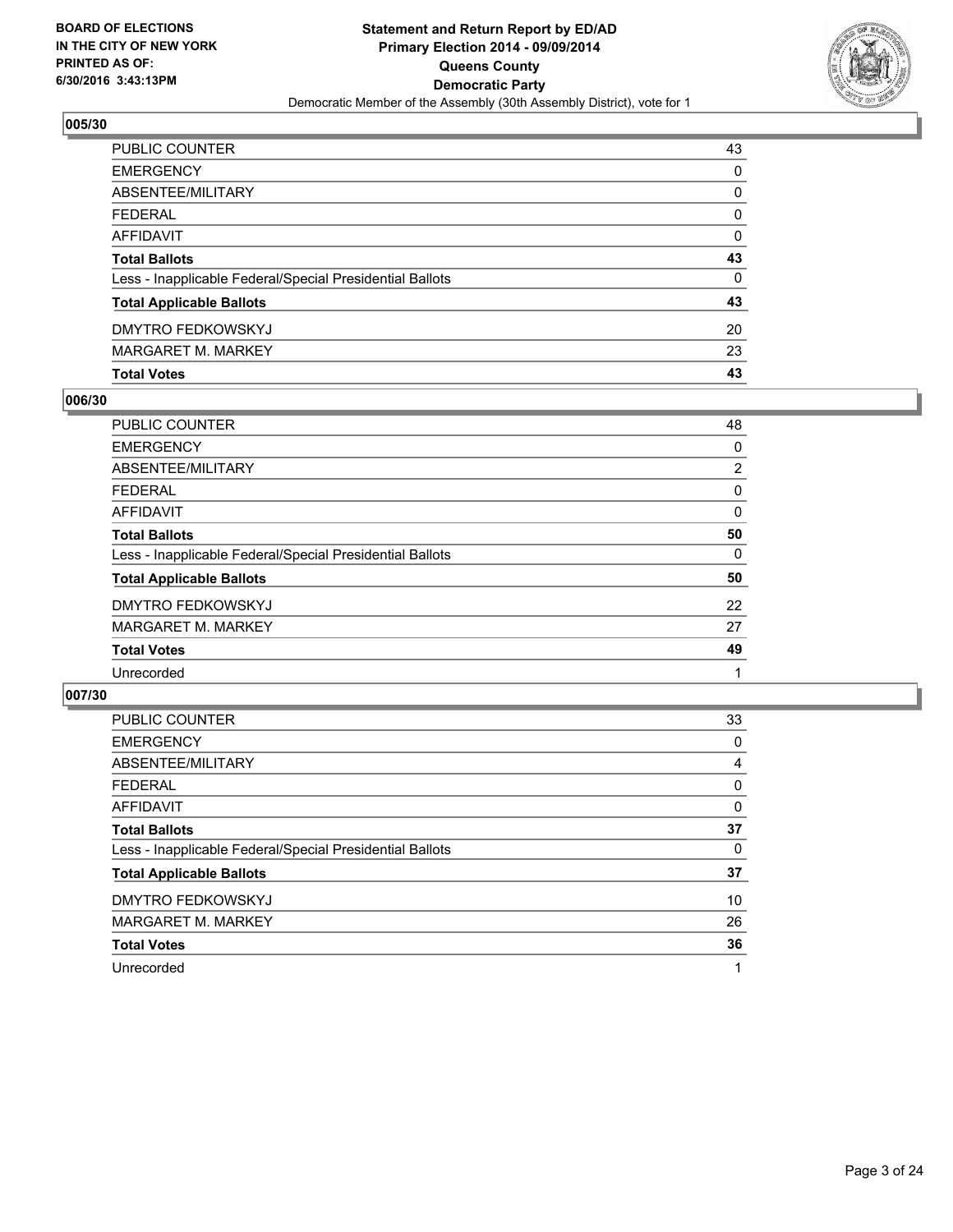

| PUBLIC COUNTER                                           | 61 |
|----------------------------------------------------------|----|
| <b>EMERGENCY</b>                                         | 0  |
| ABSENTEE/MILITARY                                        | 3  |
| <b>FEDERAL</b>                                           | 0  |
| <b>AFFIDAVIT</b>                                         | 0  |
| <b>Total Ballots</b>                                     | 64 |
| Less - Inapplicable Federal/Special Presidential Ballots | 0  |
| <b>Total Applicable Ballots</b>                          | 64 |
| <b>DMYTRO FEDKOWSKYJ</b>                                 | 32 |
| <b>MARGARET M. MARKEY</b>                                | 31 |
| <b>Total Votes</b>                                       | 63 |
| Unrecorded                                               |    |

#### **009/30**

| PUBLIC COUNTER                                           | 48 |
|----------------------------------------------------------|----|
| <b>EMERGENCY</b>                                         | 0  |
| ABSENTEE/MILITARY                                        | 3  |
| <b>FEDERAL</b>                                           | 0  |
| <b>AFFIDAVIT</b>                                         | 0  |
| <b>Total Ballots</b>                                     | 51 |
| Less - Inapplicable Federal/Special Presidential Ballots | 0  |
| <b>Total Applicable Ballots</b>                          | 51 |
| <b>DMYTRO FEDKOWSKYJ</b>                                 | 27 |
| <b>MARGARET M. MARKEY</b>                                | 23 |
| UNATTRIBUTABLE WRITE-IN (WRITE-IN)                       |    |
| <b>Total Votes</b>                                       | 51 |

| <b>PUBLIC COUNTER</b>                                    | 34 |
|----------------------------------------------------------|----|
| <b>EMERGENCY</b>                                         | 0  |
| ABSENTEE/MILITARY                                        | 6  |
| <b>FEDERAL</b>                                           | 0  |
| <b>AFFIDAVIT</b>                                         | 0  |
| <b>Total Ballots</b>                                     | 40 |
| Less - Inapplicable Federal/Special Presidential Ballots | 0  |
| <b>Total Applicable Ballots</b>                          | 40 |
| <b>DMYTRO FEDKOWSKYJ</b>                                 | 18 |
| <b>MARGARET M. MARKEY</b>                                | 20 |
| <b>Total Votes</b>                                       | 38 |
| Unrecorded                                               | 2  |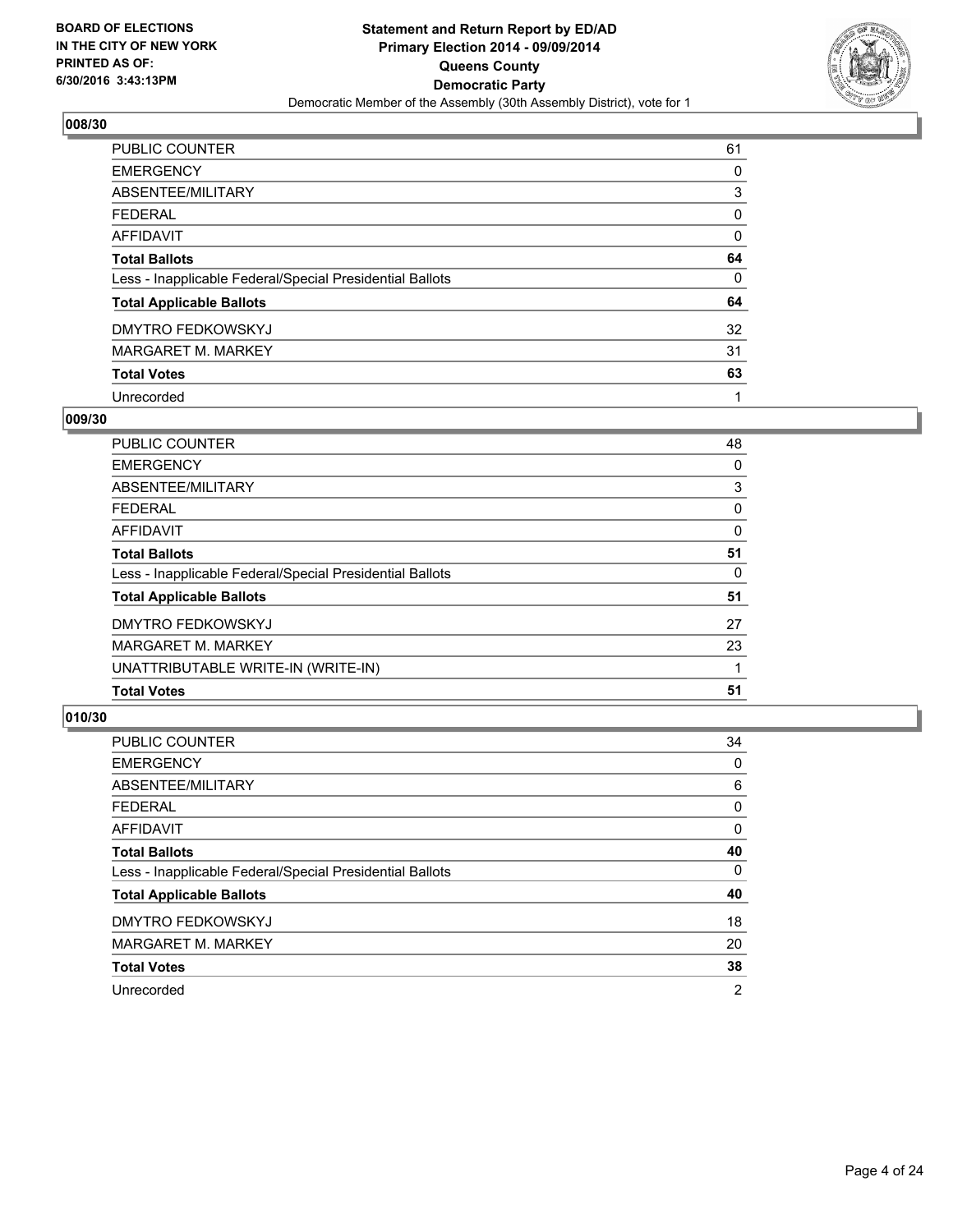

| PUBLIC COUNTER                                           | 28 |
|----------------------------------------------------------|----|
| <b>EMERGENCY</b>                                         | 0  |
| ABSENTEE/MILITARY                                        | 3  |
| <b>FEDERAL</b>                                           | 0  |
| <b>AFFIDAVIT</b>                                         | 0  |
| <b>Total Ballots</b>                                     | 31 |
| Less - Inapplicable Federal/Special Presidential Ballots | 0  |
| <b>Total Applicable Ballots</b>                          | 31 |
| <b>DMYTRO FEDKOWSKYJ</b>                                 | 14 |
| <b>MARGARET M. MARKEY</b>                                | 15 |
| UNATTRIBUTABLE WRITE-IN (WRITE-IN)                       | 1  |
| <b>Total Votes</b>                                       | 30 |
| Unrecorded                                               | 1  |

## **012/30**

| PUBLIC COUNTER                                           | 49             |
|----------------------------------------------------------|----------------|
| <b>EMERGENCY</b>                                         | 0              |
| ABSENTEE/MILITARY                                        | $\overline{2}$ |
| <b>FEDERAL</b>                                           | 0              |
| AFFIDAVIT                                                | 0              |
| <b>Total Ballots</b>                                     | 51             |
| Less - Inapplicable Federal/Special Presidential Ballots | 0              |
| <b>Total Applicable Ballots</b>                          | 51             |
| <b>DMYTRO FEDKOWSKYJ</b>                                 | 19             |
| <b>MARGARET M. MARKEY</b>                                | 31             |
| <b>Total Votes</b>                                       | 50             |
| Unrecorded                                               | 1              |

| PUBLIC COUNTER                                           | 33             |
|----------------------------------------------------------|----------------|
| <b>EMERGENCY</b>                                         | 0              |
| ABSENTEE/MILITARY                                        | $\overline{2}$ |
| <b>FEDERAL</b>                                           | 0              |
| <b>AFFIDAVIT</b>                                         | 0              |
| <b>Total Ballots</b>                                     | 35             |
| Less - Inapplicable Federal/Special Presidential Ballots | 0              |
| <b>Total Applicable Ballots</b>                          | 35             |
| <b>DMYTRO FEDKOWSKYJ</b>                                 | 13             |
| <b>MARGARET M. MARKEY</b>                                | 21             |
| <b>Total Votes</b>                                       | 34             |
| Unrecorded                                               |                |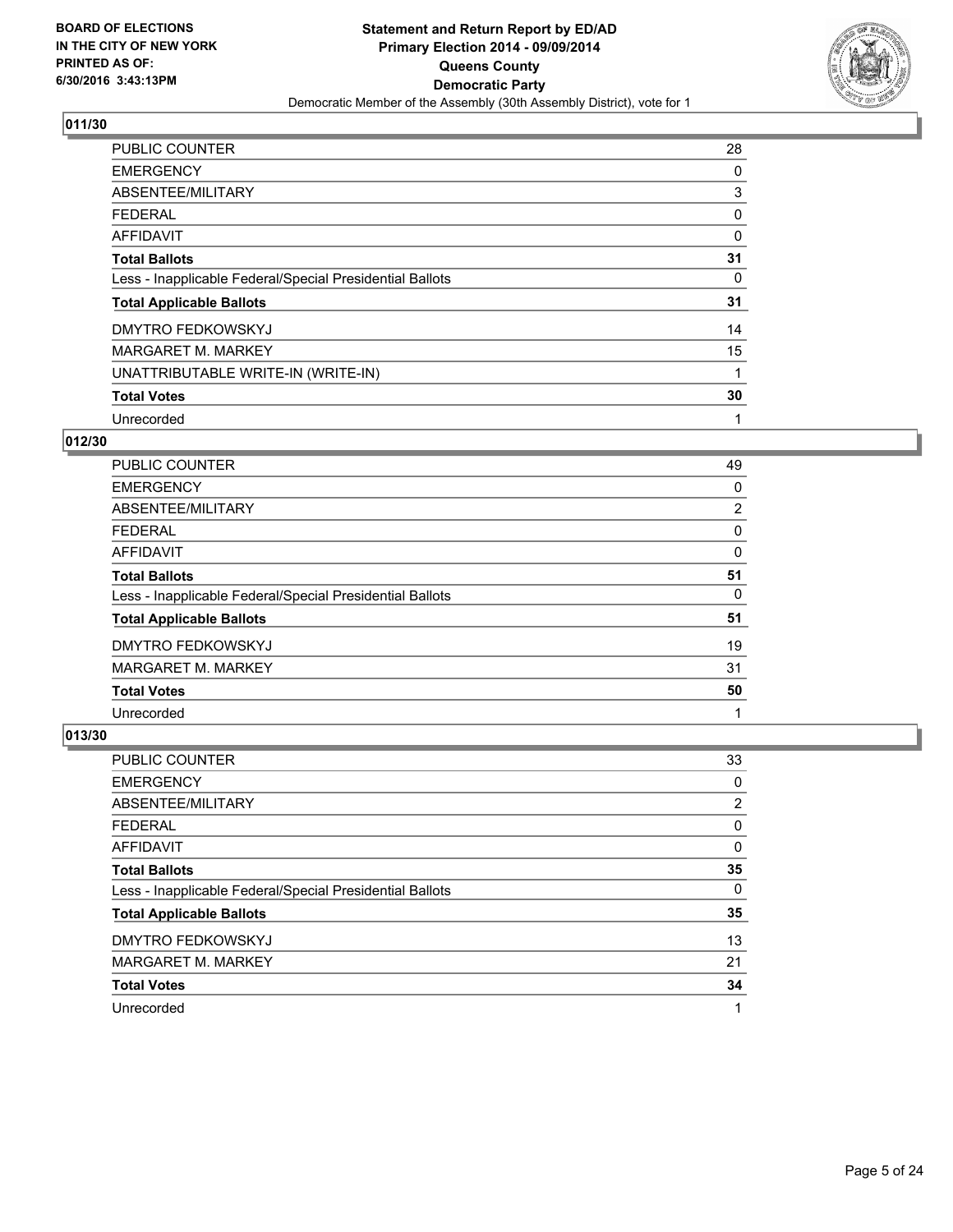

| <b>Total Votes</b>                                       | 36           |
|----------------------------------------------------------|--------------|
| <b>MARGARET M. MARKEY</b>                                | 21           |
| DMYTRO FEDKOWSKYJ                                        | 15           |
| <b>Total Applicable Ballots</b>                          | 36           |
| Less - Inapplicable Federal/Special Presidential Ballots | $\mathbf{0}$ |
| <b>Total Ballots</b>                                     | 36           |
| <b>AFFIDAVIT</b>                                         | $\Omega$     |
| <b>FEDERAL</b>                                           | $\mathbf{0}$ |
| ABSENTEE/MILITARY                                        | 2            |
| <b>EMERGENCY</b>                                         | 0            |
| PUBLIC COUNTER                                           | 34           |

## **015/30**

| PUBLIC COUNTER                                           | 16              |
|----------------------------------------------------------|-----------------|
| <b>EMERGENCY</b>                                         | 0               |
| <b>ABSENTEE/MILITARY</b>                                 | $\overline{2}$  |
| <b>FEDERAL</b>                                           | 0               |
| <b>AFFIDAVIT</b>                                         |                 |
| <b>Total Ballots</b>                                     | 19              |
| Less - Inapplicable Federal/Special Presidential Ballots | $\Omega$        |
| <b>Total Applicable Ballots</b>                          | 19              |
| DMYTRO FEDKOWSKYJ                                        | 12 <sup>2</sup> |
| <b>MARGARET M. MARKEY</b>                                | 7               |
| <b>Total Votes</b>                                       | 19              |
|                                                          |                 |

| <b>PUBLIC COUNTER</b>                                    | 29             |
|----------------------------------------------------------|----------------|
| <b>EMERGENCY</b>                                         | 0              |
| ABSENTEE/MILITARY                                        | 2              |
| <b>FEDERAL</b>                                           | 0              |
| AFFIDAVIT                                                | 0              |
| <b>Total Ballots</b>                                     | 31             |
| Less - Inapplicable Federal/Special Presidential Ballots | 0              |
| <b>Total Applicable Ballots</b>                          | 31             |
| <b>DMYTRO FEDKOWSKYJ</b>                                 | 8              |
| <b>MARGARET M. MARKEY</b>                                | 21             |
| <b>Total Votes</b>                                       | 29             |
| Unrecorded                                               | $\overline{2}$ |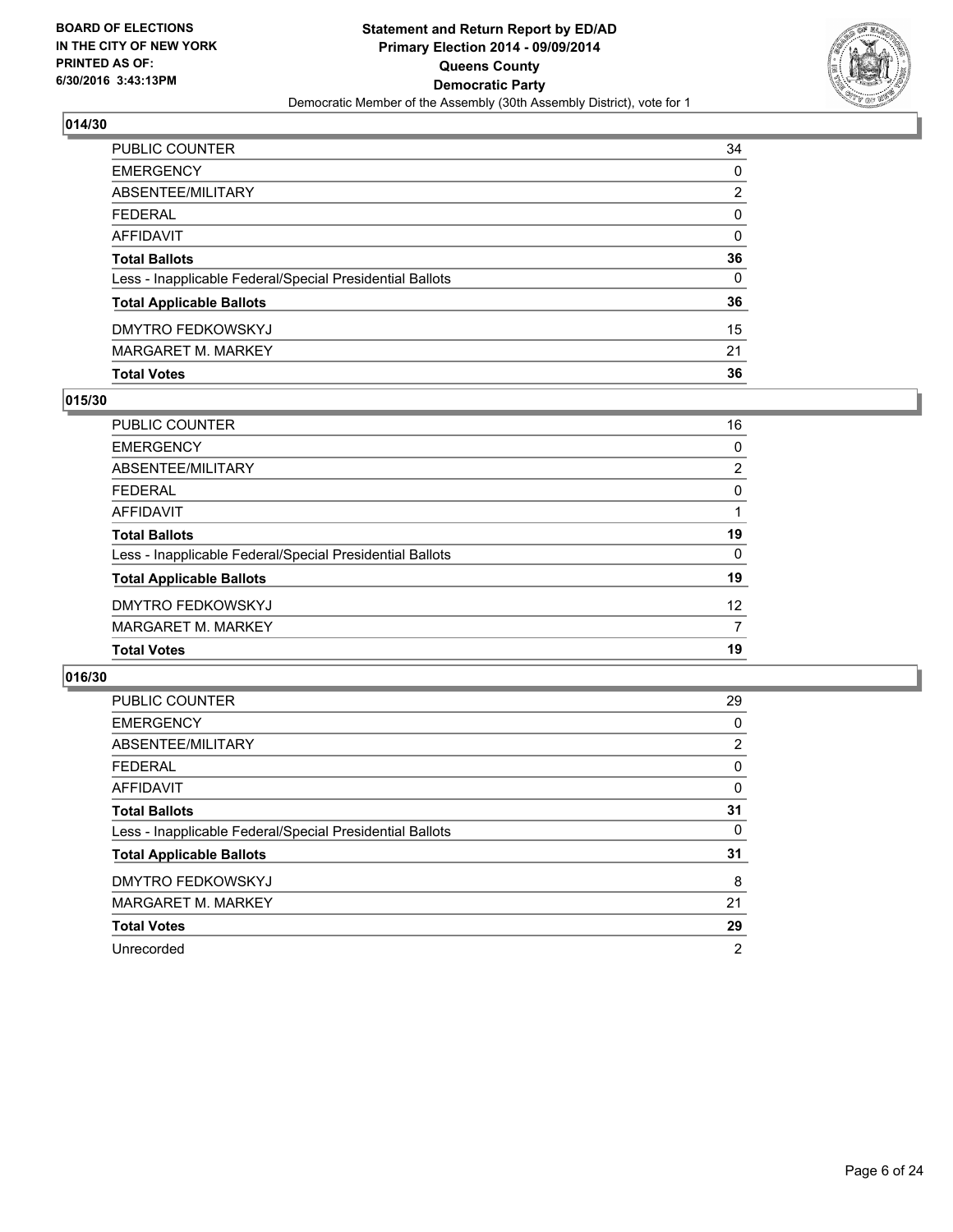

| PUBLIC COUNTER                                           | 33       |
|----------------------------------------------------------|----------|
| <b>EMERGENCY</b>                                         | 0        |
| ABSENTEE/MILITARY                                        |          |
| <b>FEDERAL</b>                                           | $\Omega$ |
| <b>AFFIDAVIT</b>                                         | $\Omega$ |
| <b>Total Ballots</b>                                     | 34       |
| Less - Inapplicable Federal/Special Presidential Ballots | $\Omega$ |
| <b>Total Applicable Ballots</b>                          | 34       |
| DMYTRO FEDKOWSKYJ                                        | 4        |
| <b>MARGARET M. MARKEY</b>                                | 30       |
| <b>Total Votes</b>                                       | 34       |

## **018/30**

| 32 |
|----|
| 0  |
|    |
| 0  |
| 0  |
| 33 |
| 0  |
| 33 |
| 9  |
| 23 |
| 32 |
|    |
|    |

| <b>Total Votes</b>                                       |   |
|----------------------------------------------------------|---|
| <b>MARGARET M. MARKEY</b>                                |   |
| <b>DMYTRO FEDKOWSKYJ</b>                                 | 0 |
| <b>Total Applicable Ballots</b>                          |   |
| Less - Inapplicable Federal/Special Presidential Ballots | 0 |
| <b>Total Ballots</b>                                     |   |
| <b>AFFIDAVIT</b>                                         | 0 |
| <b>FEDERAL</b>                                           | 0 |
| ABSENTEE/MILITARY                                        | 0 |
| <b>EMERGENCY</b>                                         | 0 |
| <b>PUBLIC COUNTER</b>                                    |   |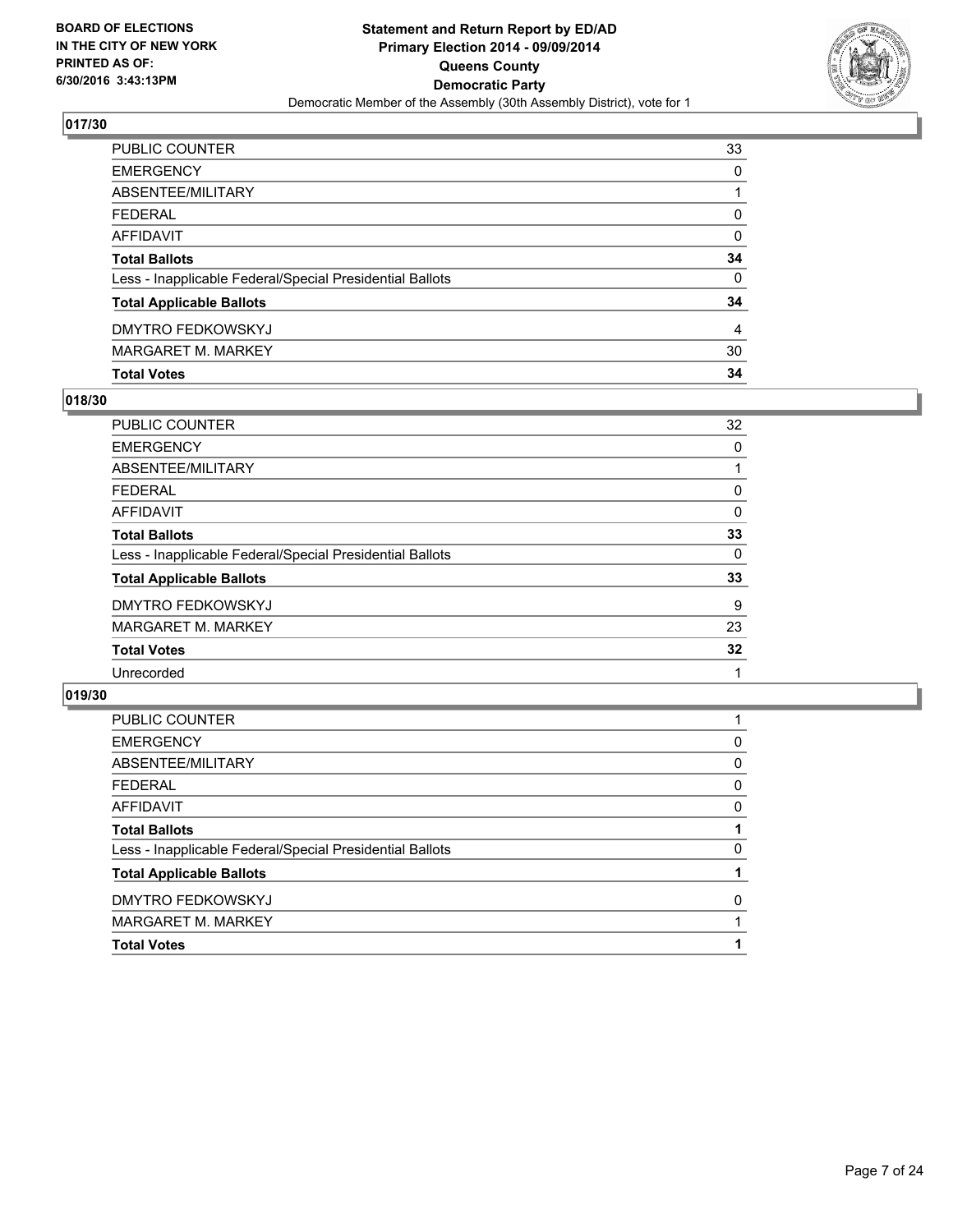

| PUBLIC COUNTER                                           | 15 |
|----------------------------------------------------------|----|
| <b>EMERGENCY</b>                                         | 0  |
| ABSENTEE/MILITARY                                        |    |
| <b>FEDERAL</b>                                           | 0  |
| AFFIDAVIT                                                | 0  |
| <b>Total Ballots</b>                                     | 16 |
| Less - Inapplicable Federal/Special Presidential Ballots | 0  |
| <b>Total Applicable Ballots</b>                          | 16 |
| <b>DMYTRO FEDKOWSKYJ</b>                                 | 3  |
| <b>MARGARET M. MARKEY</b>                                | 12 |
| <b>Total Votes</b>                                       | 15 |
| Unrecorded                                               | 1  |

#### **021/30**

| PUBLIC COUNTER                                           | 36 |
|----------------------------------------------------------|----|
| <b>EMERGENCY</b>                                         | 0  |
| ABSENTEE/MILITARY                                        |    |
| <b>FEDERAL</b>                                           | 0  |
| <b>AFFIDAVIT</b>                                         | 0  |
| <b>Total Ballots</b>                                     | 37 |
| Less - Inapplicable Federal/Special Presidential Ballots | 0  |
| <b>Total Applicable Ballots</b>                          | 37 |
| <b>DMYTRO FEDKOWSKYJ</b>                                 | 9  |
| <b>MARGARET M. MARKEY</b>                                | 27 |
| <b>Total Votes</b>                                       | 36 |
| Unrecorded                                               |    |
|                                                          |    |

| PUBLIC COUNTER                                           | 38 |
|----------------------------------------------------------|----|
| <b>EMERGENCY</b>                                         | 0  |
| ABSENTEE/MILITARY                                        | 11 |
| <b>FEDERAL</b>                                           | 0  |
| AFFIDAVIT                                                | 0  |
| <b>Total Ballots</b>                                     | 49 |
| Less - Inapplicable Federal/Special Presidential Ballots | 0  |
| <b>Total Applicable Ballots</b>                          | 49 |
| <b>DMYTRO FEDKOWSKYJ</b>                                 | 11 |
| MARGARET M. MARKEY                                       | 35 |
| <b>Total Votes</b>                                       | 46 |
| Unrecorded                                               | 3  |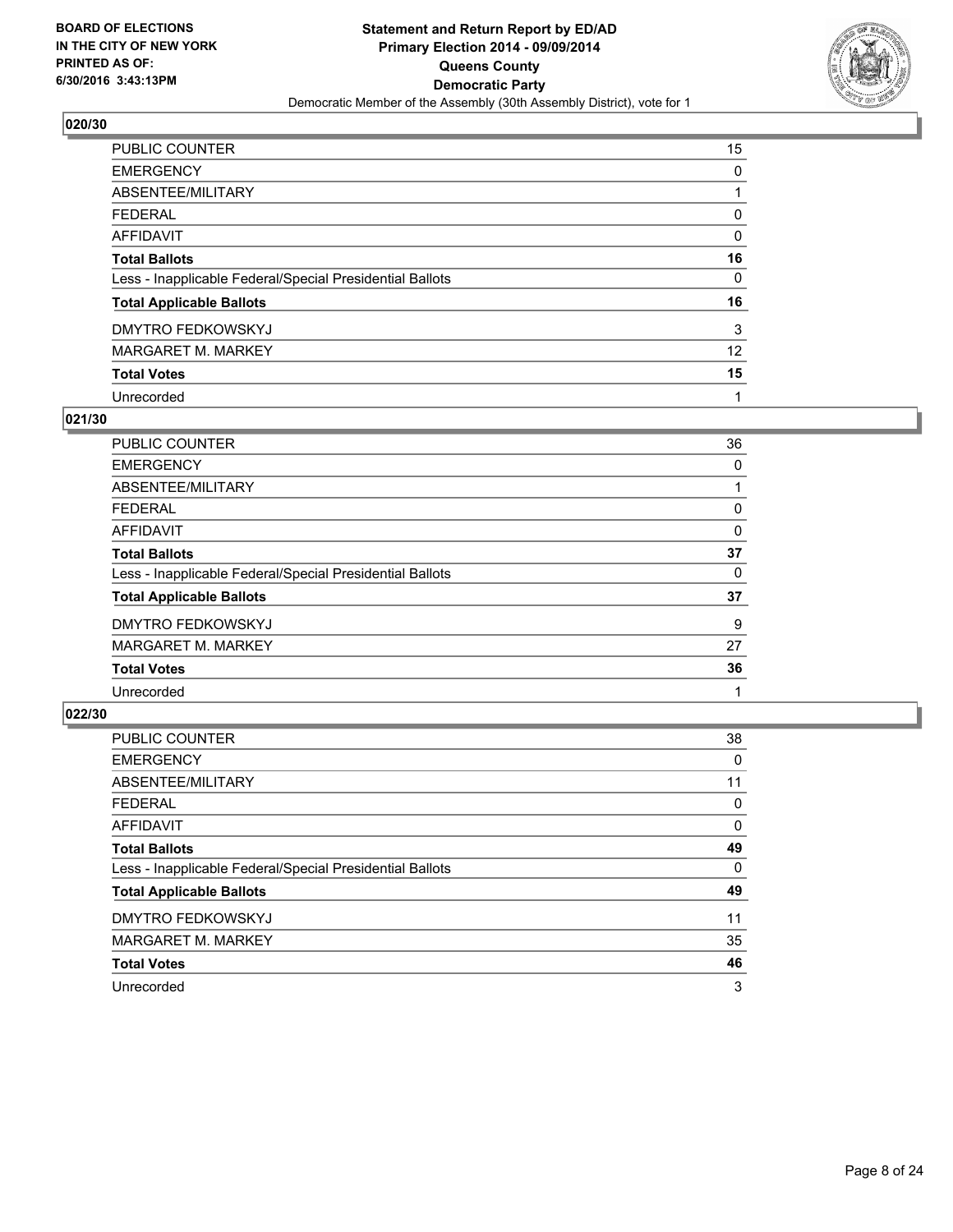

| PUBLIC COUNTER                                           | 38             |
|----------------------------------------------------------|----------------|
| <b>EMERGENCY</b>                                         | 0              |
| ABSENTEE/MILITARY                                        | 9              |
| <b>FEDERAL</b>                                           | 0              |
| <b>AFFIDAVIT</b>                                         | 0              |
| <b>Total Ballots</b>                                     | 47             |
| Less - Inapplicable Federal/Special Presidential Ballots | 0              |
| <b>Total Applicable Ballots</b>                          | 47             |
| <b>DMYTRO FEDKOWSKYJ</b>                                 | 8              |
| <b>MARGARET M. MARKEY</b>                                | 37             |
| <b>Total Votes</b>                                       | 45             |
| Unrecorded                                               | $\overline{2}$ |

#### **024/30**

| <b>PUBLIC COUNTER</b>                                    | 18 |
|----------------------------------------------------------|----|
| <b>EMERGENCY</b>                                         | 0  |
| <b>ABSENTEE/MILITARY</b>                                 |    |
| <b>FEDERAL</b>                                           | 0  |
| <b>AFFIDAVIT</b>                                         | 0  |
| <b>Total Ballots</b>                                     | 19 |
| Less - Inapplicable Federal/Special Presidential Ballots | 0  |
| <b>Total Applicable Ballots</b>                          | 19 |
| DMYTRO FEDKOWSKYJ                                        | 5  |
| <b>MARGARET M. MARKEY</b>                                | 14 |
| <b>Total Votes</b>                                       | 19 |

| <b>PUBLIC COUNTER</b>                                    | 50 |
|----------------------------------------------------------|----|
| <b>EMERGENCY</b>                                         | 0  |
| ABSENTEE/MILITARY                                        | 8  |
| <b>FEDERAL</b>                                           | 0  |
| <b>AFFIDAVIT</b>                                         | 0  |
| <b>Total Ballots</b>                                     | 58 |
| Less - Inapplicable Federal/Special Presidential Ballots | 0  |
| <b>Total Applicable Ballots</b>                          | 58 |
| DMYTRO FEDKOWSKYJ                                        | 20 |
| <b>MARGARET M. MARKEY</b>                                | 36 |
| <b>Total Votes</b>                                       | 56 |
| Unrecorded                                               | 2  |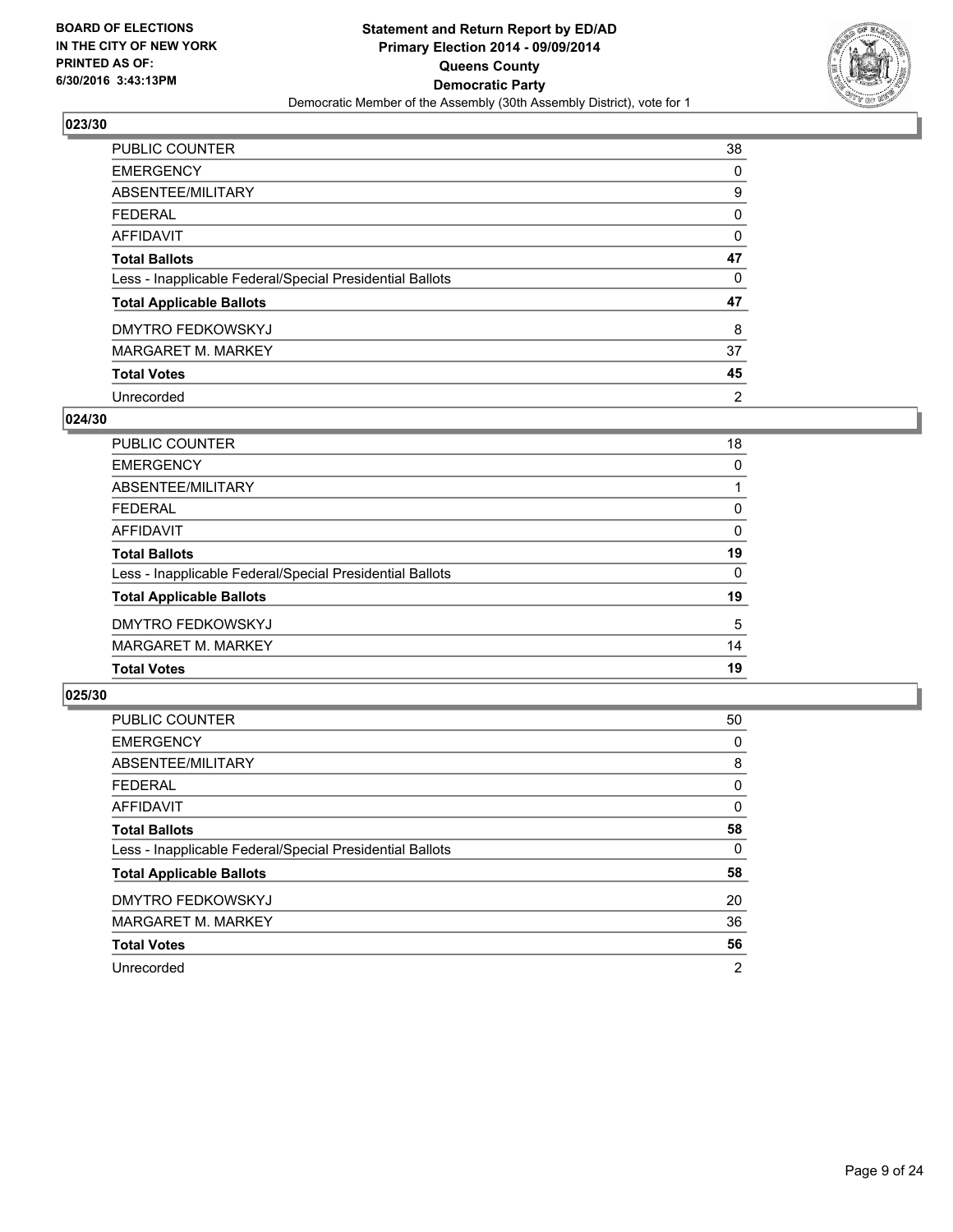

| PUBLIC COUNTER                                           | 39       |
|----------------------------------------------------------|----------|
| <b>EMERGENCY</b>                                         | 0        |
| ABSENTEE/MILITARY                                        | 3        |
| <b>FEDERAL</b>                                           | $\Omega$ |
| <b>AFFIDAVIT</b>                                         | 0        |
| <b>Total Ballots</b>                                     | 42       |
| Less - Inapplicable Federal/Special Presidential Ballots | 0        |
| <b>Total Applicable Ballots</b>                          | 42       |
| <b>DMYTRO FEDKOWSKYJ</b>                                 | 3        |
| <b>MARGARET M. MARKEY</b>                                | 39       |
| <b>Total Votes</b>                                       | 42       |

## **027/30**

| PUBLIC COUNTER                                           | 60 |
|----------------------------------------------------------|----|
| <b>EMERGENCY</b>                                         | 0  |
| ABSENTEE/MILITARY                                        | 3  |
| <b>FEDERAL</b>                                           | 0  |
| <b>AFFIDAVIT</b>                                         | 0  |
| <b>Total Ballots</b>                                     | 63 |
| Less - Inapplicable Federal/Special Presidential Ballots | 0  |
| <b>Total Applicable Ballots</b>                          | 63 |
| <b>DMYTRO FEDKOWSKYJ</b>                                 | 15 |
| <b>MARGARET M. MARKEY</b>                                | 45 |
| <b>Total Votes</b>                                       | 60 |
| Unrecorded                                               | 3  |
|                                                          |    |

## **028/30 COMBINED into: 037/30**

| <b>Total Votes</b>                                       | 8 |
|----------------------------------------------------------|---|
| <b>MARGARET M. MARKEY</b>                                | 5 |
| DMYTRO FEDKOWSKYJ                                        | 3 |
| <b>Total Applicable Ballots</b>                          | 8 |
| Less - Inapplicable Federal/Special Presidential Ballots | 0 |
| <b>Total Ballots</b>                                     | 8 |
| <b>AFFIDAVIT</b>                                         | 0 |
| <b>FEDERAL</b>                                           | 0 |
| <b>ABSENTEE/MILITARY</b>                                 |   |
| <b>EMERGENCY</b>                                         | 0 |
| PUBLIC COUNTER                                           |   |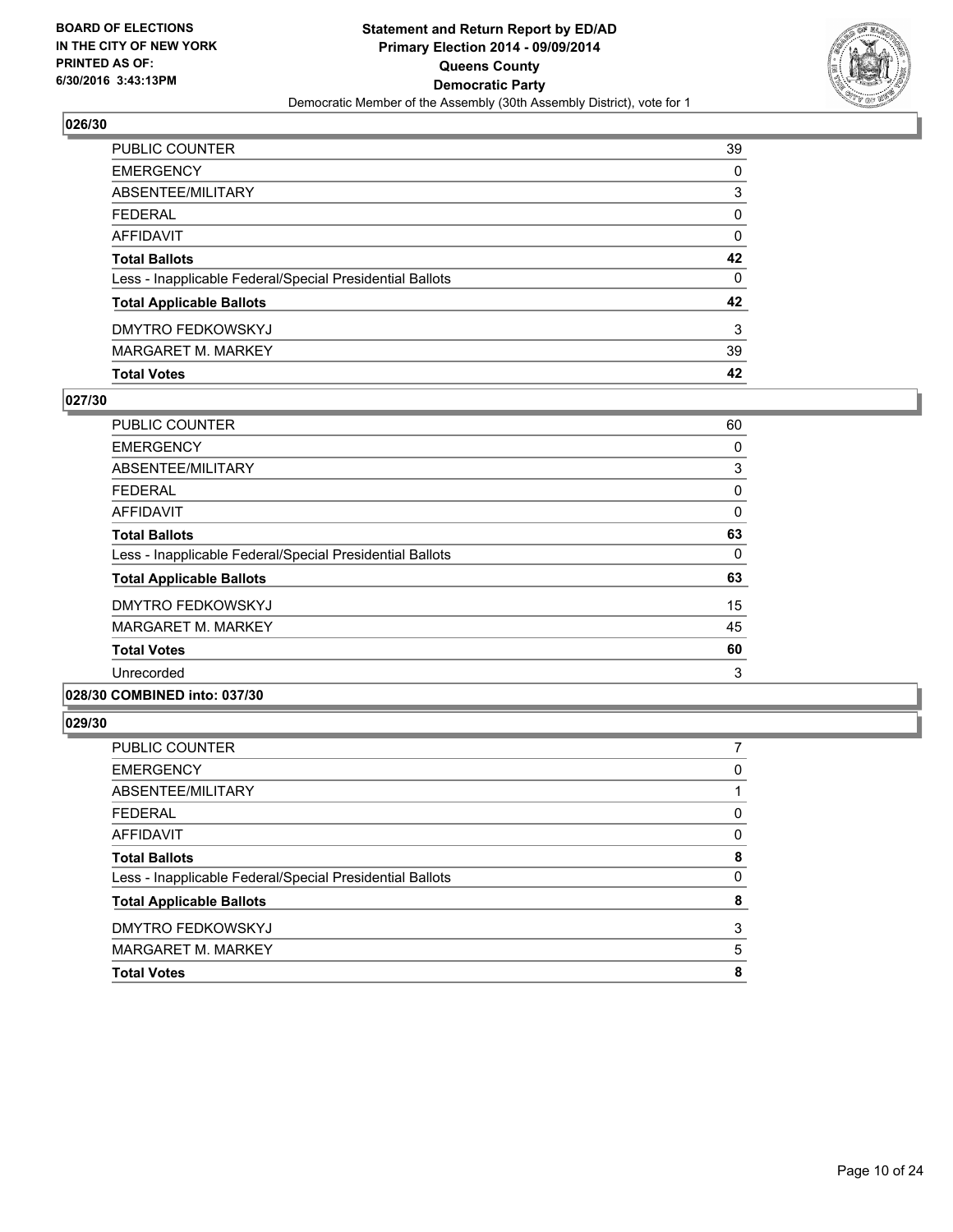

| <b>PUBLIC COUNTER</b>                                    | 40 |
|----------------------------------------------------------|----|
| <b>EMERGENCY</b>                                         | 0  |
| ABSENTEE/MILITARY                                        | 0  |
| <b>FEDERAL</b>                                           | 0  |
| <b>AFFIDAVIT</b>                                         | 0  |
| <b>Total Ballots</b>                                     | 40 |
| Less - Inapplicable Federal/Special Presidential Ballots | 0  |
| <b>Total Applicable Ballots</b>                          | 40 |
| <b>DMYTRO FEDKOWSKYJ</b>                                 | 10 |
| <b>MARGARET M. MARKEY</b>                                | 25 |
| <b>Total Votes</b>                                       | 35 |
| Unrecorded                                               | 5  |

#### **031/30**

| <b>PUBLIC COUNTER</b>                                    | 23 |
|----------------------------------------------------------|----|
| <b>EMERGENCY</b>                                         | 0  |
| ABSENTEE/MILITARY                                        |    |
| <b>FEDERAL</b>                                           | 0  |
| <b>AFFIDAVIT</b>                                         | 0  |
| <b>Total Ballots</b>                                     | 24 |
| Less - Inapplicable Federal/Special Presidential Ballots | 0  |
| <b>Total Applicable Ballots</b>                          | 24 |
| <b>DMYTRO FEDKOWSKYJ</b>                                 | 4  |
| <b>MARGARET M. MARKEY</b>                                | 18 |
| <b>Total Votes</b>                                       | 22 |
| Unrecorded                                               | 2  |

| <b>Total Votes</b>                                       | 5 |
|----------------------------------------------------------|---|
| <b>MARGARET M. MARKEY</b>                                | 5 |
| DMYTRO FEDKOWSKYJ                                        | 0 |
| <b>Total Applicable Ballots</b>                          | 5 |
| Less - Inapplicable Federal/Special Presidential Ballots | 0 |
| <b>Total Ballots</b>                                     | 5 |
| <b>AFFIDAVIT</b>                                         | 0 |
| <b>FEDERAL</b>                                           | 0 |
| ABSENTEE/MILITARY                                        | 0 |
| <b>EMERGENCY</b>                                         | 0 |
| <b>PUBLIC COUNTER</b>                                    | 5 |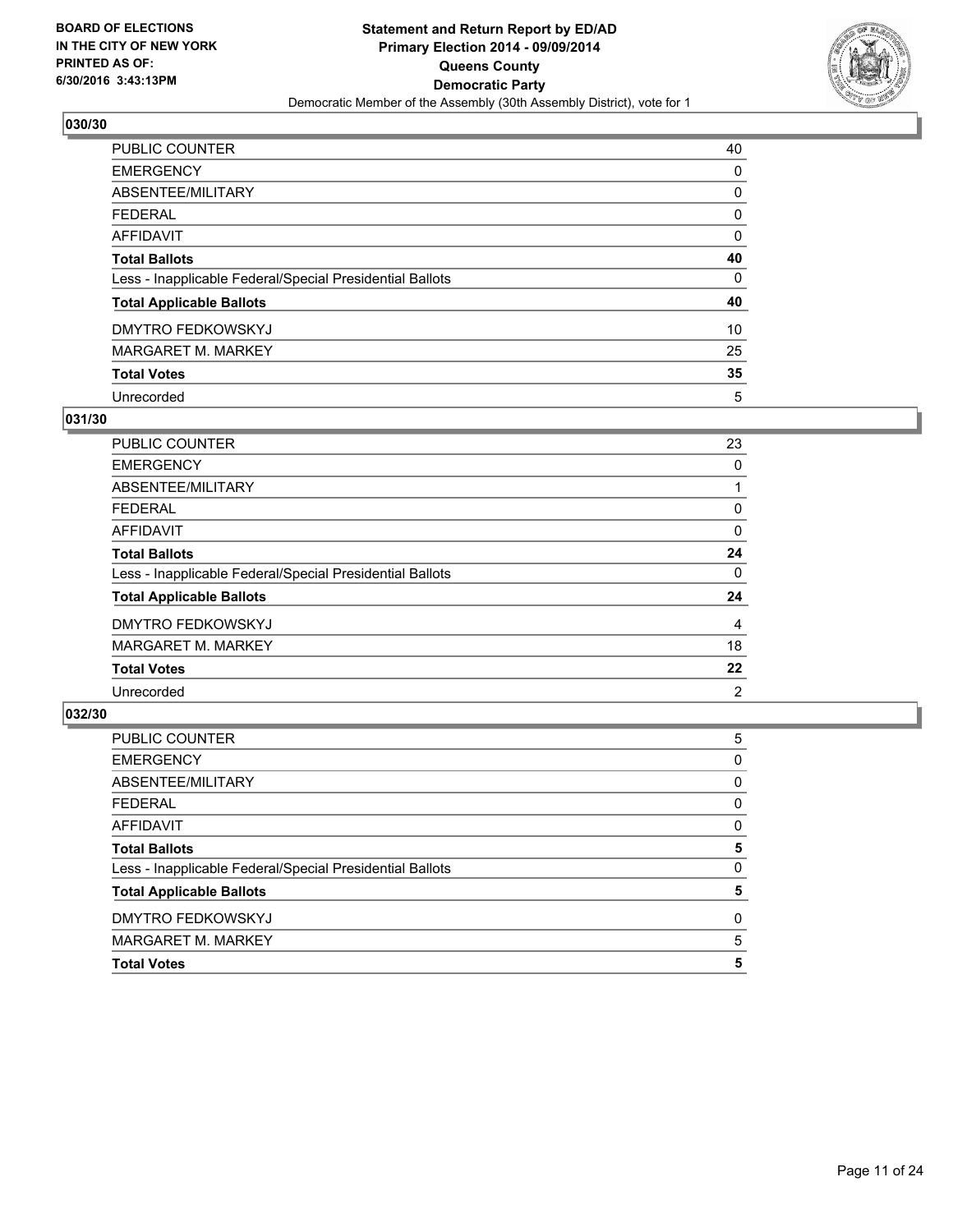

| <b>Total Votes</b>                                       | 8 |
|----------------------------------------------------------|---|
| <b>MARGARET M. MARKEY</b>                                |   |
| DMYTRO FEDKOWSKYJ                                        |   |
| <b>Total Applicable Ballots</b>                          | 8 |
| Less - Inapplicable Federal/Special Presidential Ballots | 0 |
| <b>Total Ballots</b>                                     | 8 |
| <b>AFFIDAVIT</b>                                         | 0 |
| <b>FEDERAL</b>                                           | 0 |
| ABSENTEE/MILITARY                                        |   |
| <b>EMERGENCY</b>                                         | 0 |
| PUBLIC COUNTER                                           |   |

## **034/30**

| PUBLIC COUNTER                                           | 0            |
|----------------------------------------------------------|--------------|
| <b>EMERGENCY</b>                                         | 0            |
| ABSENTEE/MILITARY                                        | 0            |
| <b>FEDERAL</b>                                           | 0            |
| <b>AFFIDAVIT</b>                                         | 0            |
| <b>Total Ballots</b>                                     | 0            |
| Less - Inapplicable Federal/Special Presidential Ballots | 0            |
| <b>Total Applicable Ballots</b>                          | 0            |
| DMYTRO FEDKOWSKYJ                                        | 0            |
| <b>MARGARET M. MARKEY</b>                                | 0            |
| <b>Total Votes</b>                                       | $\mathbf{0}$ |
|                                                          |              |

#### **035/30 COMBINED into: 062/30**

| <b>Total Votes</b>                                       | 34 |
|----------------------------------------------------------|----|
| <b>MARGARET M. MARKEY</b>                                | 28 |
| DMYTRO FEDKOWSKYJ                                        | 6  |
| <b>Total Applicable Ballots</b>                          | 34 |
| Less - Inapplicable Federal/Special Presidential Ballots | 0  |
| <b>Total Ballots</b>                                     | 34 |
| AFFIDAVIT                                                | 0  |
| FEDERAL                                                  | 0  |
| ABSENTEE/MILITARY                                        |    |
| <b>EMERGENCY</b>                                         | 0  |
| <b>PUBLIC COUNTER</b>                                    | 33 |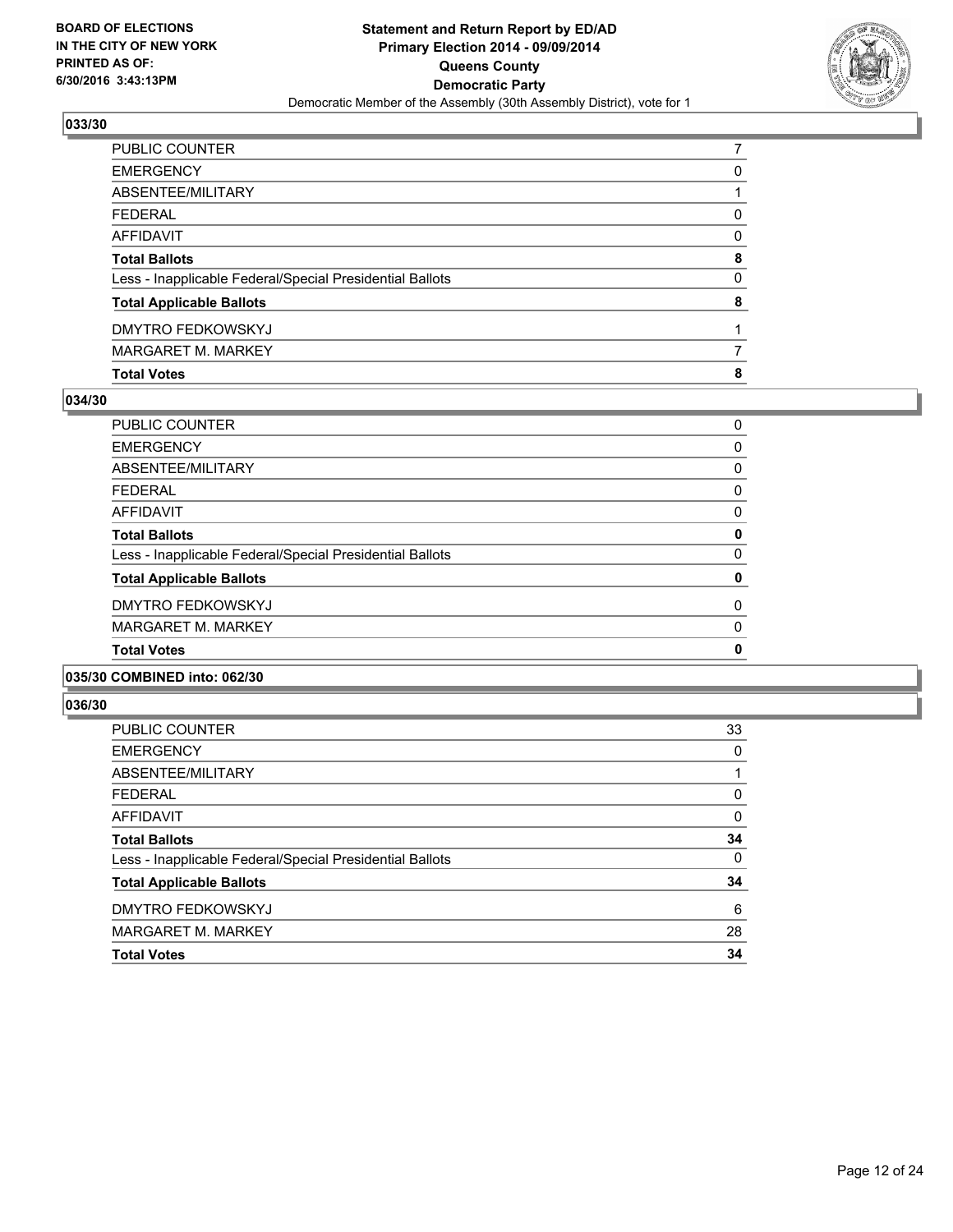

| <b>PUBLIC COUNTER</b>                                    | 28 |
|----------------------------------------------------------|----|
| <b>EMERGENCY</b>                                         | 0  |
| ABSENTEE/MILITARY                                        | 9  |
| <b>FEDERAL</b>                                           | 0  |
| <b>AFFIDAVIT</b>                                         | 0  |
| <b>Total Ballots</b>                                     | 37 |
| Less - Inapplicable Federal/Special Presidential Ballots | 0  |
| <b>Total Applicable Ballots</b>                          | 37 |
| <b>DMYTRO FEDKOWSKYJ</b>                                 | 8  |
| <b>MARGARET M. MARKEY</b>                                | 28 |
| <b>Total Votes</b>                                       | 36 |
| Unrecorded                                               |    |

#### **038/30**

| <b>PUBLIC COUNTER</b>                                    | 27       |
|----------------------------------------------------------|----------|
| <b>EMERGENCY</b>                                         | 0        |
| <b>ABSENTEE/MILITARY</b>                                 | 3        |
| <b>FEDERAL</b>                                           | 0        |
| <b>AFFIDAVIT</b>                                         | 2        |
| <b>Total Ballots</b>                                     | 32       |
| Less - Inapplicable Federal/Special Presidential Ballots | $\Omega$ |
| <b>Total Applicable Ballots</b>                          | 32       |
| DMYTRO FEDKOWSKYJ                                        | 10       |
| <b>MARGARET M. MARKEY</b>                                | 22       |
| <b>Total Votes</b>                                       | 32       |
|                                                          |          |

| PUBLIC COUNTER                                           | 127            |
|----------------------------------------------------------|----------------|
| <b>EMERGENCY</b>                                         | 0              |
| ABSENTEE/MILITARY                                        | $\overline{2}$ |
| <b>FEDERAL</b>                                           | 0              |
| <b>AFFIDAVIT</b>                                         | 0              |
| <b>Total Ballots</b>                                     | 129            |
| Less - Inapplicable Federal/Special Presidential Ballots | 0              |
| <b>Total Applicable Ballots</b>                          | 129            |
| DMYTRO FEDKOWSKYJ                                        | 25             |
| <b>MARGARET M. MARKEY</b>                                | 100            |
| JOHN LIU (WRITE-IN)                                      | 1              |
| <b>Total Votes</b>                                       | 126            |
| Unrecorded                                               | 3              |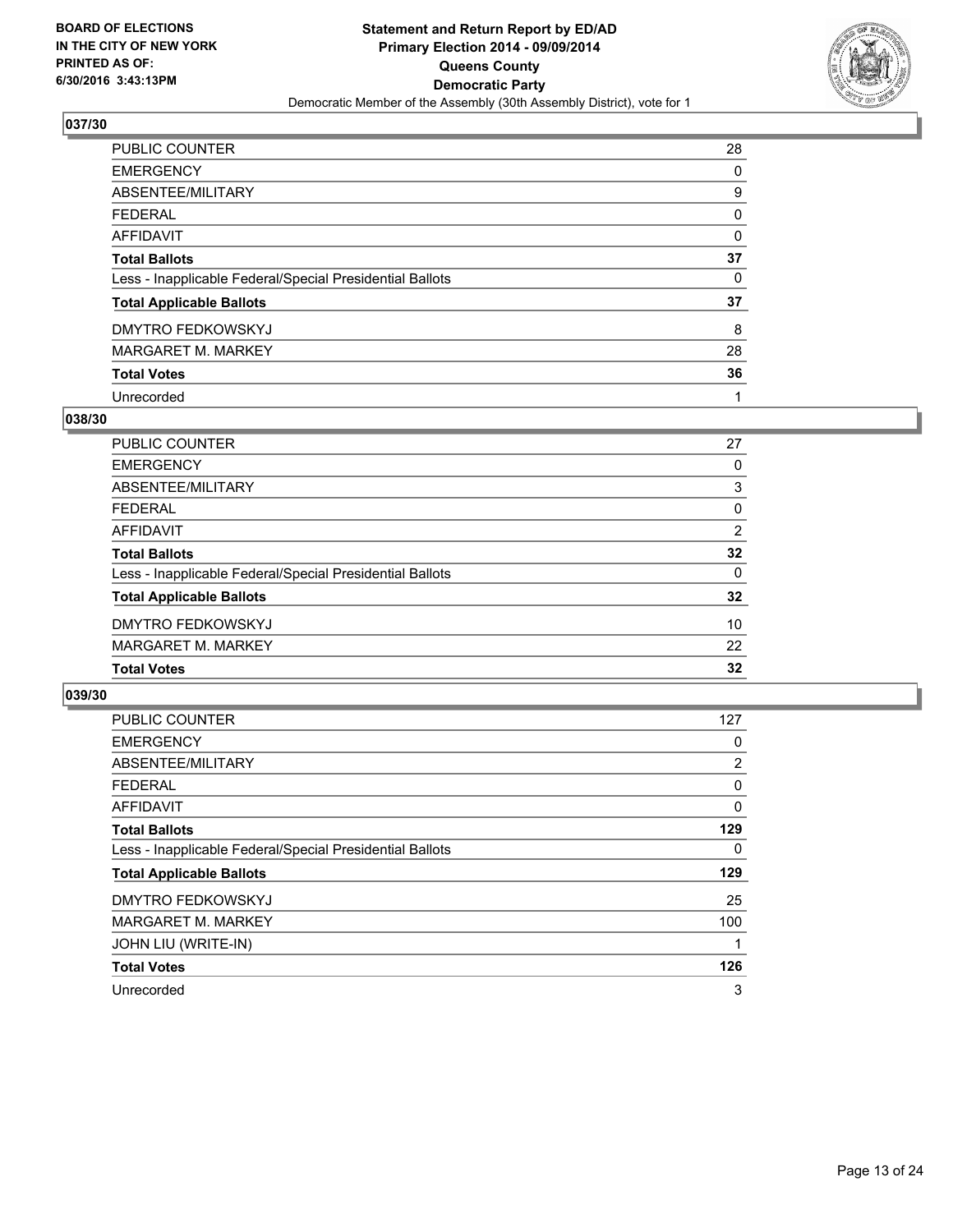

| <b>PUBLIC COUNTER</b>                                    | 88 |
|----------------------------------------------------------|----|
| <b>EMERGENCY</b>                                         | 0  |
| ABSENTEE/MILITARY                                        | 4  |
| <b>FEDERAL</b>                                           | 0  |
| <b>AFFIDAVIT</b>                                         | 0  |
| <b>Total Ballots</b>                                     | 92 |
| Less - Inapplicable Federal/Special Presidential Ballots | 0  |
| <b>Total Applicable Ballots</b>                          | 92 |
| <b>DMYTRO FEDKOWSKYJ</b>                                 | 20 |
| <b>MARGARET M. MARKEY</b>                                | 67 |
| <b>Total Votes</b>                                       | 87 |
| Unrecorded                                               | 5  |

#### **041/30**

| <b>PUBLIC COUNTER</b>                                    | 11       |
|----------------------------------------------------------|----------|
| <b>EMERGENCY</b>                                         | 0        |
| <b>ABSENTEE/MILITARY</b>                                 | 3        |
| <b>FEDERAL</b>                                           | 0        |
| <b>AFFIDAVIT</b>                                         | 0        |
| <b>Total Ballots</b>                                     | 14       |
| Less - Inapplicable Federal/Special Presidential Ballots | $\Omega$ |
| <b>Total Applicable Ballots</b>                          | 14       |
| DMYTRO FEDKOWSKYJ                                        | 2        |
| <b>MARGARET M. MARKEY</b>                                | 12       |
| <b>Total Votes</b>                                       | 14       |
|                                                          |          |

| <b>PUBLIC COUNTER</b>                                    | 39 |
|----------------------------------------------------------|----|
| <b>EMERGENCY</b>                                         | 0  |
| ABSENTEE/MILITARY                                        | 0  |
| <b>FEDERAL</b>                                           | 0  |
| <b>AFFIDAVIT</b>                                         | 0  |
| <b>Total Ballots</b>                                     | 39 |
| Less - Inapplicable Federal/Special Presidential Ballots | 0  |
| <b>Total Applicable Ballots</b>                          | 39 |
| DMYTRO FEDKOWSKYJ                                        | 8  |
| <b>MARGARET M. MARKEY</b>                                | 27 |
| <b>Total Votes</b>                                       | 35 |
| Unrecorded                                               | 4  |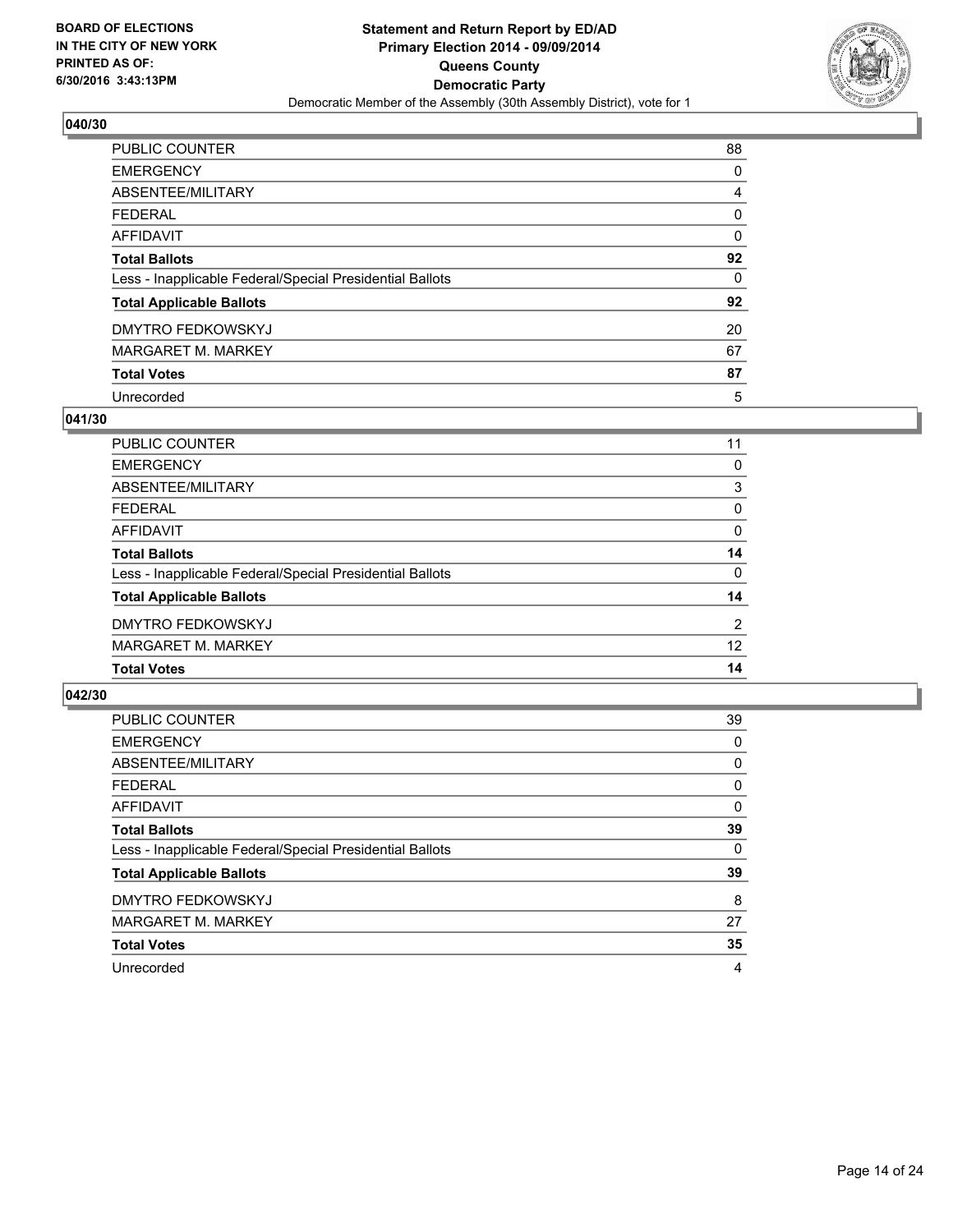

| <b>PUBLIC COUNTER</b>                                    | 55 |
|----------------------------------------------------------|----|
| <b>EMERGENCY</b>                                         | 0  |
| ABSENTEE/MILITARY                                        | 13 |
| <b>FEDERAL</b>                                           | 0  |
| <b>AFFIDAVIT</b>                                         | 0  |
| <b>Total Ballots</b>                                     | 68 |
| Less - Inapplicable Federal/Special Presidential Ballots | 0  |
| <b>Total Applicable Ballots</b>                          | 68 |
| <b>DMYTRO FEDKOWSKYJ</b>                                 | 9  |
| <b>MARGARET M. MARKEY</b>                                | 54 |
| UNATTRIBUTABLE WRITE-IN (WRITE-IN)                       | 1  |
| <b>Total Votes</b>                                       | 64 |
| Unrecorded                                               | 4  |

#### **044/30**

| <b>PUBLIC COUNTER</b>                                    | 54                    |
|----------------------------------------------------------|-----------------------|
| <b>EMERGENCY</b>                                         | 0                     |
| ABSENTEE/MILITARY                                        | $\mathbf{2}^{\prime}$ |
| FEDERAL                                                  | 0                     |
| AFFIDAVIT                                                | 0                     |
| <b>Total Ballots</b>                                     | 56                    |
| Less - Inapplicable Federal/Special Presidential Ballots | 0                     |
| <b>Total Applicable Ballots</b>                          | 56                    |
| <b>DMYTRO FEDKOWSKYJ</b>                                 | 6                     |
| <b>MARGARET M. MARKEY</b>                                | 46                    |
| <b>Total Votes</b>                                       | 52                    |
| Unrecorded                                               | 4                     |

| <b>PUBLIC COUNTER</b>                                    | 52 |
|----------------------------------------------------------|----|
| <b>EMERGENCY</b>                                         | 0  |
| ABSENTEE/MILITARY                                        | 0  |
| <b>FEDERAL</b>                                           | 0  |
| <b>AFFIDAVIT</b>                                         | 0  |
| <b>Total Ballots</b>                                     | 52 |
| Less - Inapplicable Federal/Special Presidential Ballots | 0  |
| <b>Total Applicable Ballots</b>                          | 52 |
| <b>DMYTRO FEDKOWSKYJ</b>                                 | 10 |
| <b>MARGARET M. MARKEY</b>                                | 41 |
| MARGARET M. MARKEY (WRITE-IN)                            | 1  |
| <b>Total Votes</b>                                       | 52 |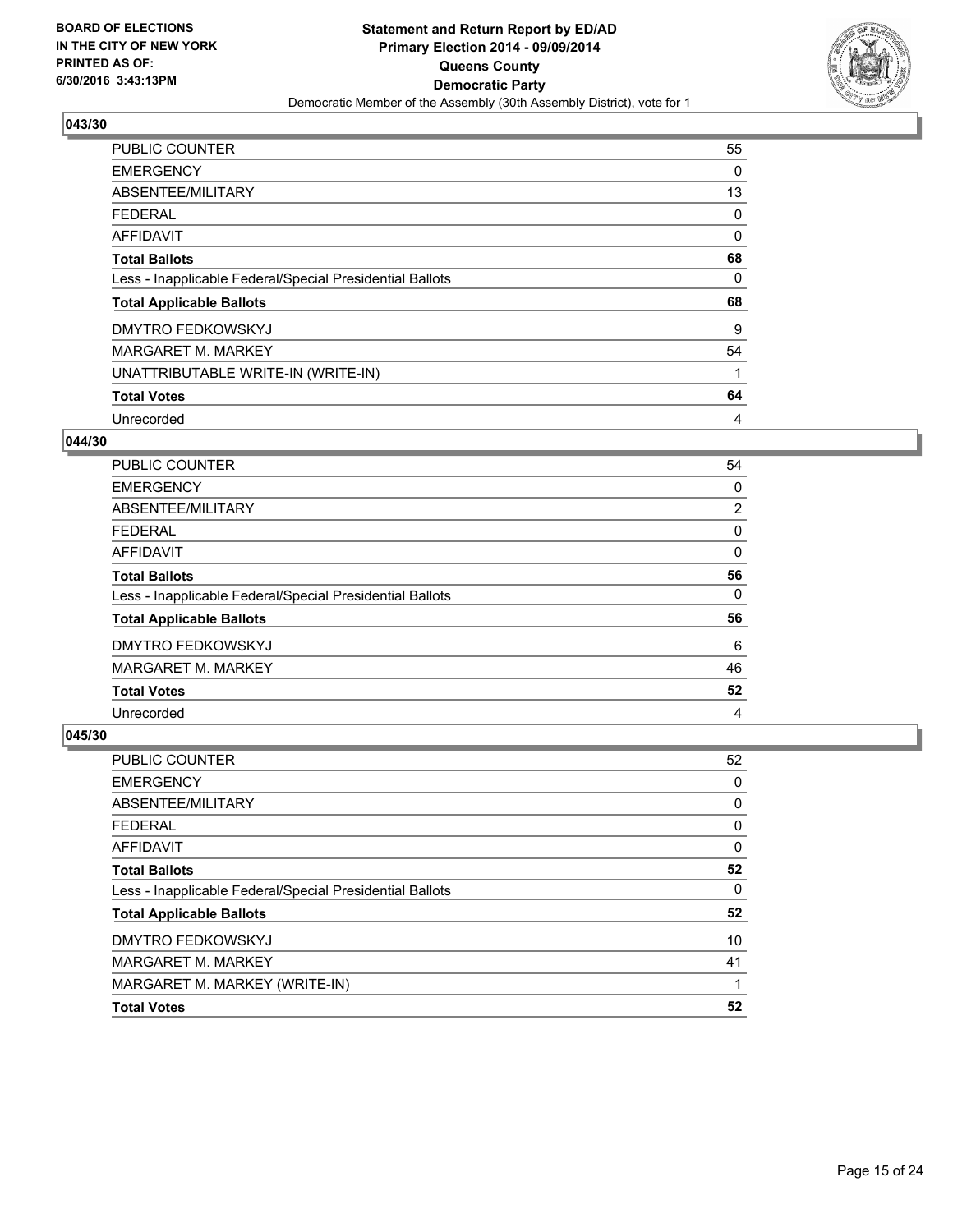

| <b>PUBLIC COUNTER</b>                                    | 53 |
|----------------------------------------------------------|----|
| <b>EMERGENCY</b>                                         | 0  |
| ABSENTEE/MILITARY                                        |    |
| <b>FEDERAL</b>                                           | 0  |
| AFFIDAVIT                                                | 0  |
| <b>Total Ballots</b>                                     | 54 |
| Less - Inapplicable Federal/Special Presidential Ballots | 0  |
| <b>Total Applicable Ballots</b>                          | 54 |
| <b>DMYTRO FEDKOWSKYJ</b>                                 | 7  |
| <b>MARGARET M. MARKEY</b>                                | 45 |
| <b>Total Votes</b>                                       | 52 |
| Unrecorded                                               | 2  |

#### **047/30**

| <b>PUBLIC COUNTER</b>                                    | 21             |
|----------------------------------------------------------|----------------|
| <b>EMERGENCY</b>                                         | 0              |
| ABSENTEE/MILITARY                                        | $\overline{2}$ |
| <b>FEDERAL</b>                                           | 0              |
| <b>AFFIDAVIT</b>                                         | 0              |
| <b>Total Ballots</b>                                     | 23             |
| Less - Inapplicable Federal/Special Presidential Ballots | 0              |
| <b>Total Applicable Ballots</b>                          | 23             |
| <b>DMYTRO FEDKOWSKYJ</b>                                 | 2              |
| MARGARET M. MARKEY                                       | 20             |
| <b>Total Votes</b>                                       | 22             |
| Unrecorded                                               |                |
|                                                          |                |

| PUBLIC COUNTER                                           | 118 |
|----------------------------------------------------------|-----|
| <b>EMERGENCY</b>                                         | 0   |
| ABSENTEE/MILITARY                                        | 5   |
| <b>FEDERAL</b>                                           | 0   |
| AFFIDAVIT                                                |     |
| <b>Total Ballots</b>                                     | 124 |
| Less - Inapplicable Federal/Special Presidential Ballots | 0   |
| <b>Total Applicable Ballots</b>                          | 124 |
| <b>DMYTRO FEDKOWSKYJ</b>                                 | 27  |
| MARGARET M. MARKEY                                       | 94  |
| <b>Total Votes</b>                                       | 121 |
| Unrecorded                                               | 3   |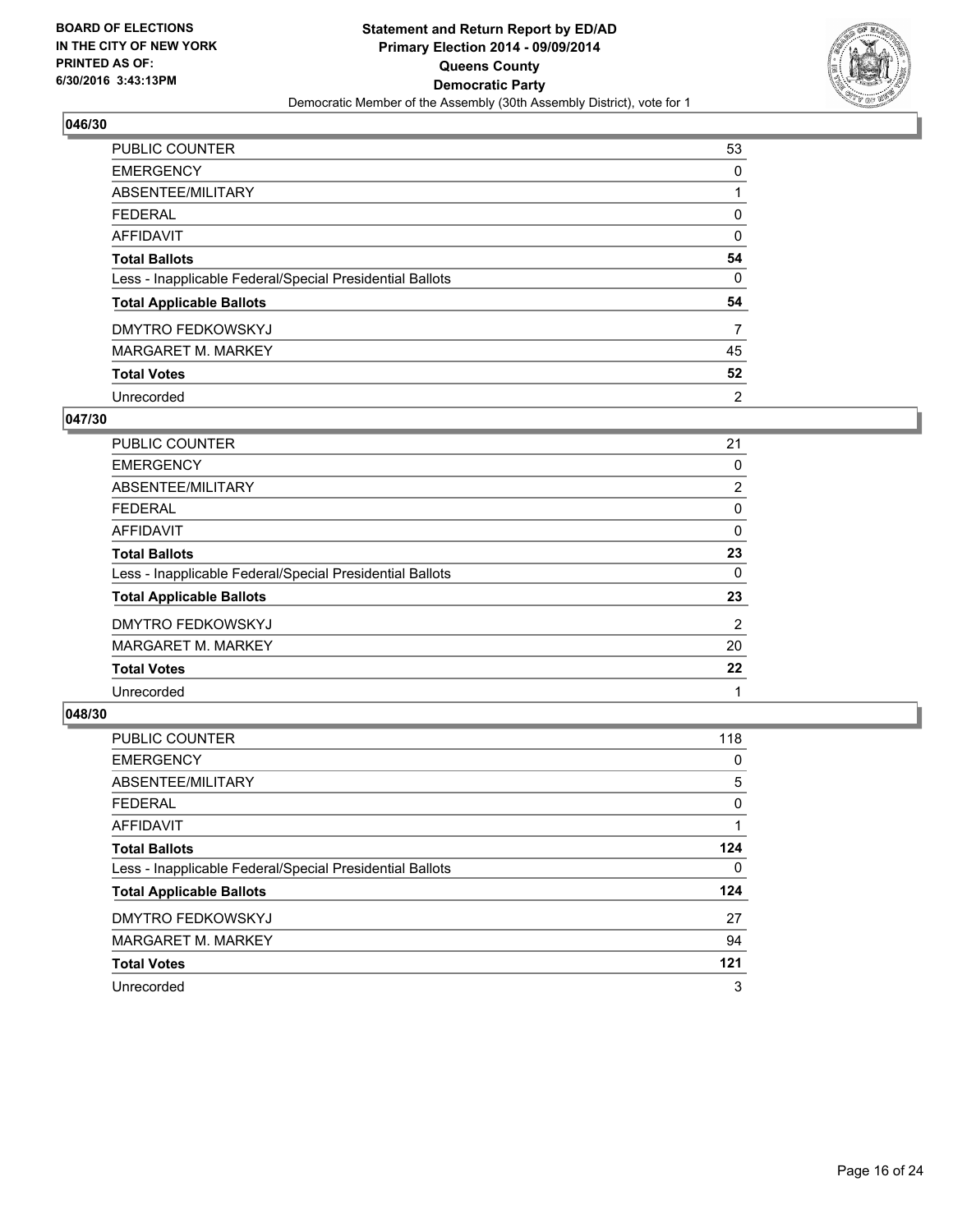

| <b>PUBLIC COUNTER</b>                                    | 82             |
|----------------------------------------------------------|----------------|
| <b>EMERGENCY</b>                                         | 0              |
| ABSENTEE/MILITARY                                        | 3              |
| <b>FEDERAL</b>                                           | 0              |
| <b>AFFIDAVIT</b>                                         |                |
| <b>Total Ballots</b>                                     | 86             |
| Less - Inapplicable Federal/Special Presidential Ballots | 0              |
| <b>Total Applicable Ballots</b>                          | 86             |
| <b>DMYTRO FEDKOWSKYJ</b>                                 | 16             |
| <b>MARGARET M. MARKEY</b>                                | 68             |
| <b>Total Votes</b>                                       | 84             |
| Unrecorded                                               | $\overline{2}$ |

#### **050/30**

| <b>PUBLIC COUNTER</b>                                    | 78 |
|----------------------------------------------------------|----|
| <b>EMERGENCY</b>                                         | 0  |
| ABSENTEE/MILITARY                                        | 7  |
| <b>FEDERAL</b>                                           | 0  |
| <b>AFFIDAVIT</b>                                         | 0  |
| <b>Total Ballots</b>                                     | 85 |
| Less - Inapplicable Federal/Special Presidential Ballots | 0  |
| <b>Total Applicable Ballots</b>                          | 85 |
| <b>DMYTRO FEDKOWSKYJ</b>                                 | 16 |
| MARGARET M. MARKEY                                       | 62 |
| <b>Total Votes</b>                                       | 78 |
| Unrecorded                                               | 7  |

| <b>PUBLIC COUNTER</b>                                    | 53 |
|----------------------------------------------------------|----|
| <b>EMERGENCY</b>                                         | 0  |
| ABSENTEE/MILITARY                                        | 0  |
| <b>FEDERAL</b>                                           | 0  |
| <b>AFFIDAVIT</b>                                         |    |
| <b>Total Ballots</b>                                     | 54 |
| Less - Inapplicable Federal/Special Presidential Ballots | 0  |
| <b>Total Applicable Ballots</b>                          | 54 |
| <b>DMYTRO FEDKOWSKYJ</b>                                 | 10 |
| <b>MARGARET M. MARKEY</b>                                | 40 |
| <b>Total Votes</b>                                       | 50 |
| Unrecorded                                               | 4  |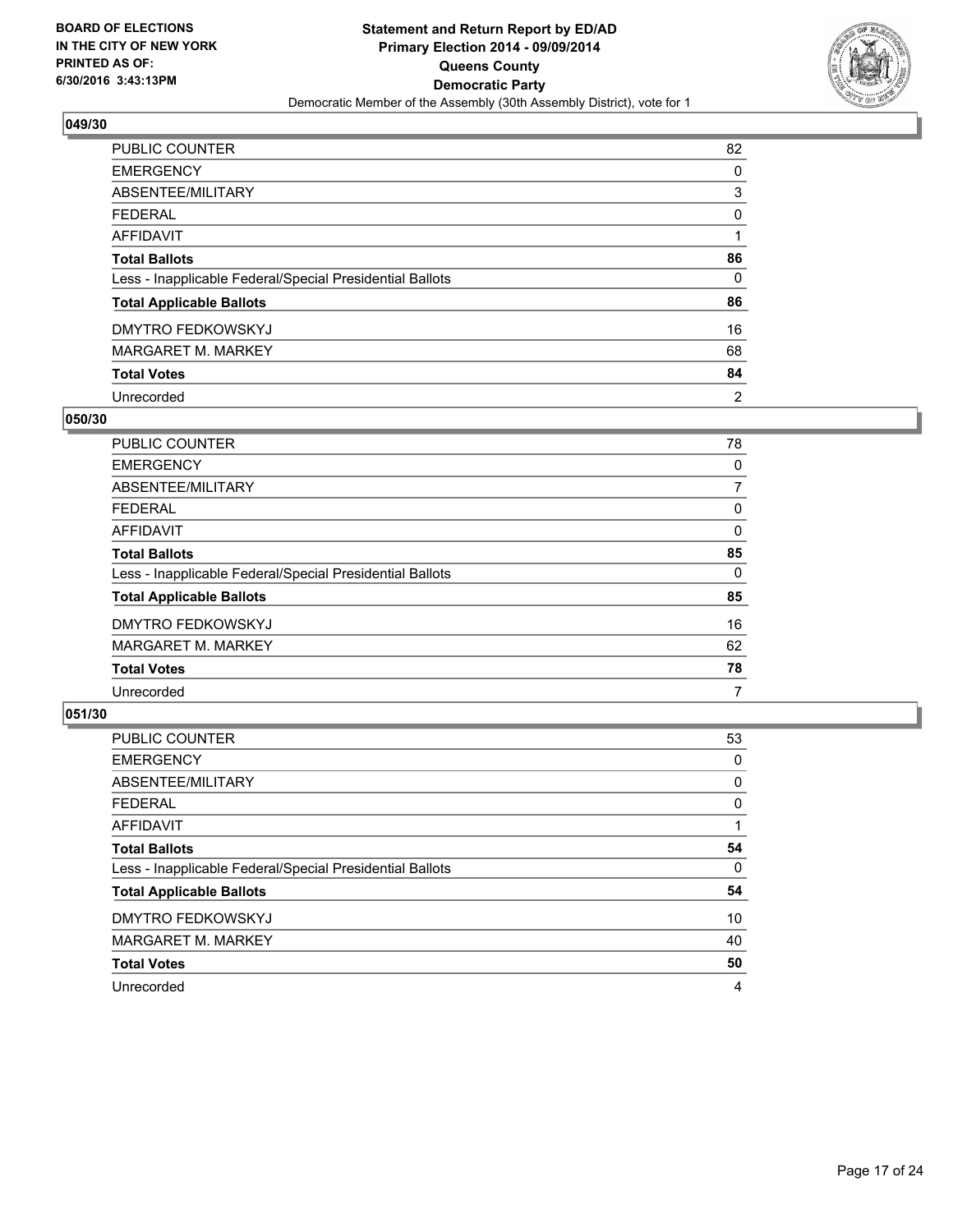

| PUBLIC COUNTER                                           | 38 |
|----------------------------------------------------------|----|
| <b>EMERGENCY</b>                                         | 0  |
| ABSENTEE/MILITARY                                        |    |
| <b>FEDERAL</b>                                           | 0  |
| AFFIDAVIT                                                | 0  |
| <b>Total Ballots</b>                                     | 39 |
| Less - Inapplicable Federal/Special Presidential Ballots | 0  |
| <b>Total Applicable Ballots</b>                          | 39 |
| <b>DMYTRO FEDKOWSKYJ</b>                                 | 8  |
| <b>MARGARET M. MARKEY</b>                                | 28 |
| <b>Total Votes</b>                                       | 36 |
| Unrecorded                                               | 3  |

#### **053/30**

| <b>PUBLIC COUNTER</b>                                    | 51 |
|----------------------------------------------------------|----|
| <b>EMERGENCY</b>                                         | 0  |
| ABSENTEE/MILITARY                                        | 0  |
| <b>FEDERAL</b>                                           | 0  |
| AFFIDAVIT                                                | 0  |
| <b>Total Ballots</b>                                     | 51 |
| Less - Inapplicable Federal/Special Presidential Ballots | 0  |
| <b>Total Applicable Ballots</b>                          | 51 |
| <b>DMYTRO FEDKOWSKYJ</b>                                 | 6  |
| <b>MARGARET M. MARKEY</b>                                | 42 |
| JOHN LIU (WRITE-IN)                                      | 2  |
| <b>Total Votes</b>                                       | 50 |
| Unrecorded                                               | 1  |

| PUBLIC COUNTER                                           | 15 |
|----------------------------------------------------------|----|
| <b>EMERGENCY</b>                                         | 0  |
| ABSENTEE/MILITARY                                        | 0  |
| FEDERAL                                                  | 0  |
| AFFIDAVIT                                                | 0  |
| <b>Total Ballots</b>                                     | 15 |
| Less - Inapplicable Federal/Special Presidential Ballots | 0  |
| <b>Total Applicable Ballots</b>                          | 15 |
| <b>DMYTRO FEDKOWSKYJ</b>                                 | 4  |
| <b>MARGARET M. MARKEY</b>                                | 9  |
| <b>Total Votes</b>                                       | 13 |
| Unrecorded                                               | 2  |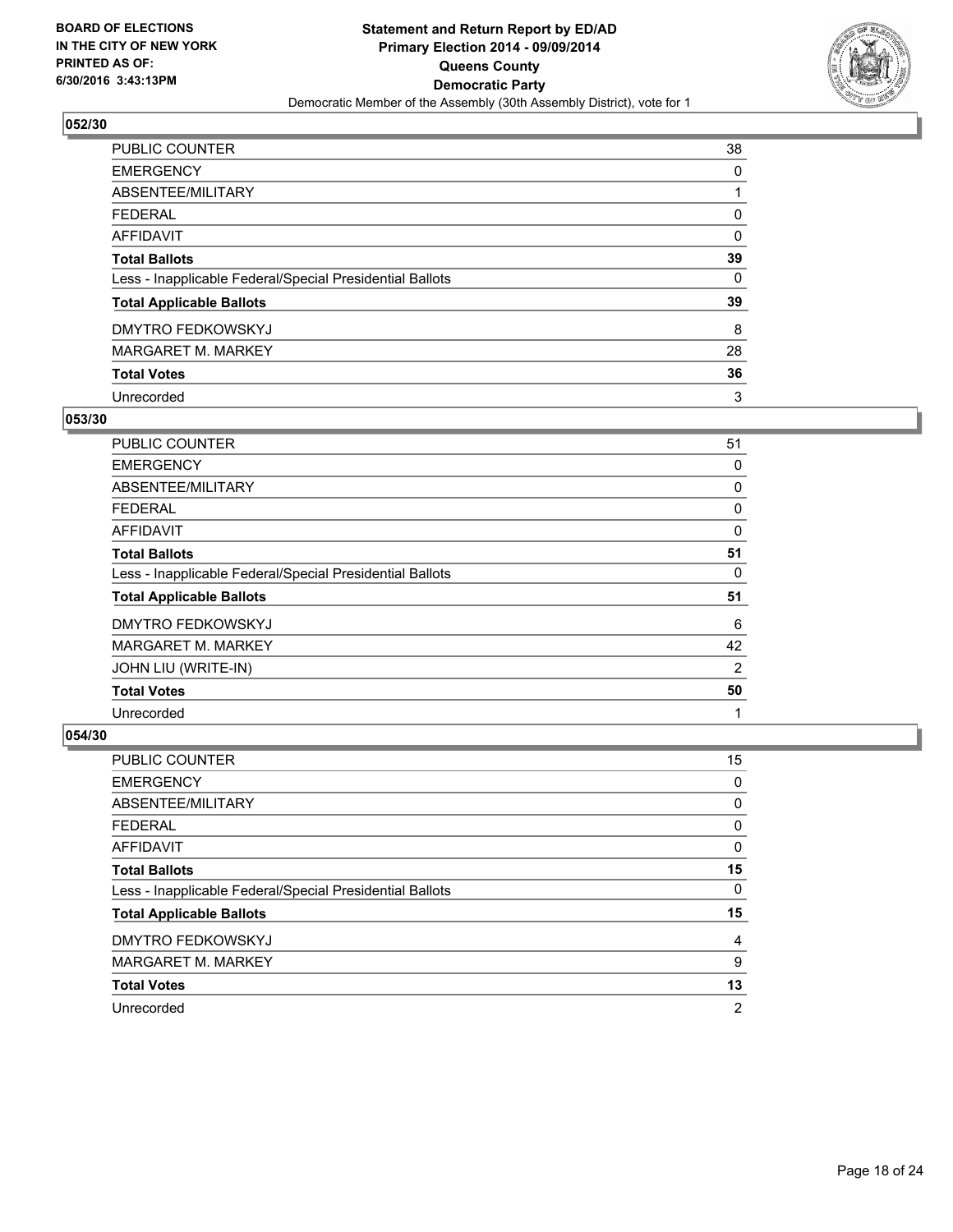

| <b>PUBLIC COUNTER</b>                                    | 26             |
|----------------------------------------------------------|----------------|
| <b>EMERGENCY</b>                                         | 0              |
| ABSENTEE/MILITARY                                        | $\overline{2}$ |
| <b>FEDERAL</b>                                           | 0              |
| <b>AFFIDAVIT</b>                                         | 0              |
| <b>Total Ballots</b>                                     | 28             |
| Less - Inapplicable Federal/Special Presidential Ballots | 0              |
| <b>Total Applicable Ballots</b>                          | 28             |
| <b>DMYTRO FEDKOWSKYJ</b>                                 | 2              |
| <b>MARGARET M. MARKEY</b>                                | 22             |
| <b>Total Votes</b>                                       | 24             |
| Unrecorded                                               | 4              |

#### **056/30**

| <b>PUBLIC COUNTER</b>                                    | 37 |
|----------------------------------------------------------|----|
| <b>EMERGENCY</b>                                         | 0  |
| ABSENTEE/MILITARY                                        |    |
| <b>FEDERAL</b>                                           | 0  |
| <b>AFFIDAVIT</b>                                         | 0  |
| <b>Total Ballots</b>                                     | 38 |
| Less - Inapplicable Federal/Special Presidential Ballots | 0  |
| <b>Total Applicable Ballots</b>                          | 38 |
| <b>DMYTRO FEDKOWSKYJ</b>                                 | 11 |
| MARGARET M. MARKEY                                       | 26 |
| <b>Total Votes</b>                                       | 37 |
| Unrecorded                                               |    |

| <b>PUBLIC COUNTER</b>                                    | 35 |
|----------------------------------------------------------|----|
| <b>EMERGENCY</b>                                         | 0  |
| ABSENTEE/MILITARY                                        |    |
| <b>FEDERAL</b>                                           | 0  |
| <b>AFFIDAVIT</b>                                         | 0  |
| <b>Total Ballots</b>                                     | 36 |
| Less - Inapplicable Federal/Special Presidential Ballots | 0  |
| <b>Total Applicable Ballots</b>                          | 36 |
| <b>DMYTRO FEDKOWSKYJ</b>                                 | 7  |
| <b>MARGARET M. MARKEY</b>                                | 27 |
| <b>Total Votes</b>                                       | 34 |
| Unrecorded                                               | 2  |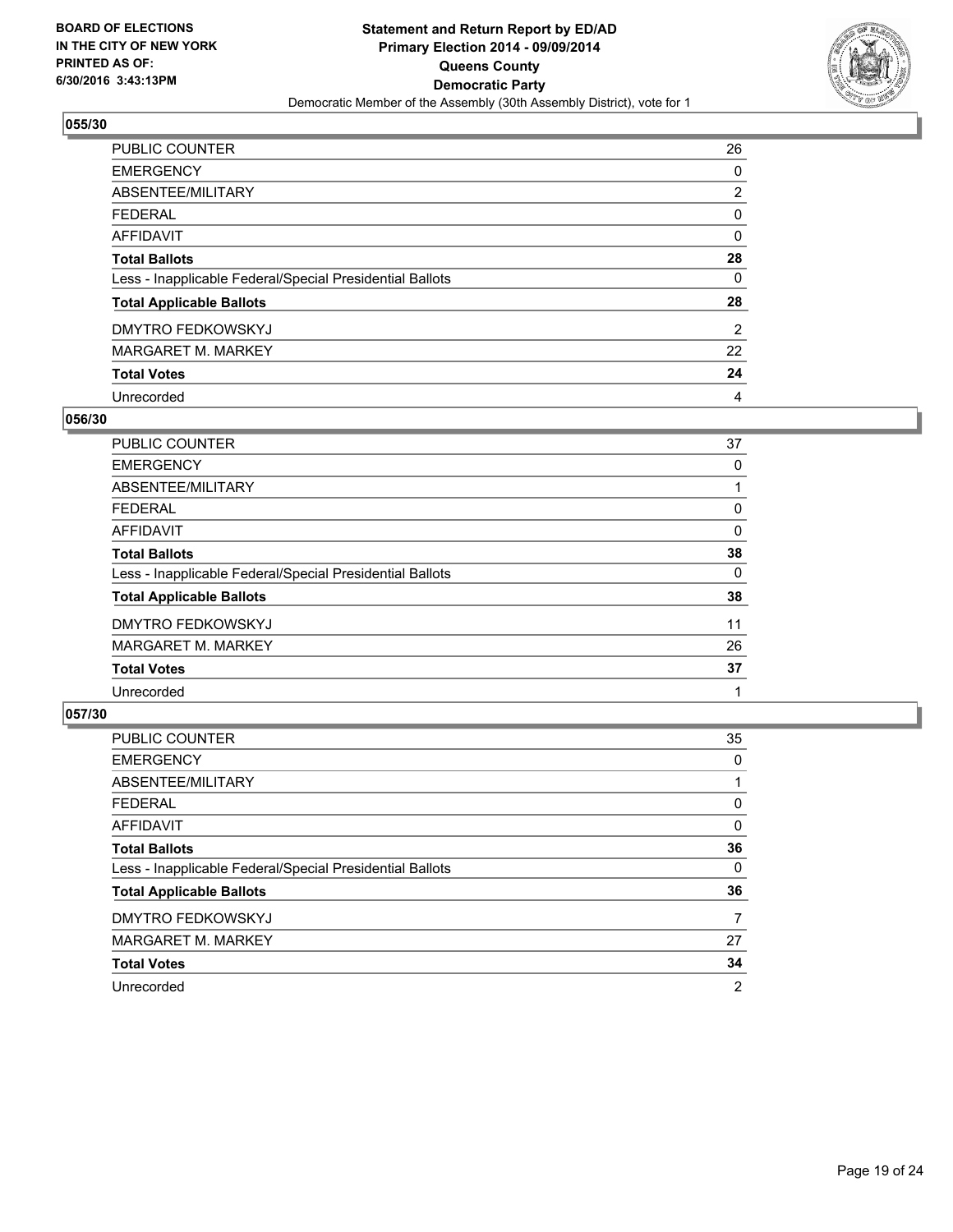

| <b>Total Votes</b>                                       | 65             |
|----------------------------------------------------------|----------------|
| <b>MARGARET M. MARKEY</b>                                | 58             |
| DMYTRO FEDKOWSKYJ                                        | $\overline{7}$ |
| <b>Total Applicable Ballots</b>                          | 65             |
| Less - Inapplicable Federal/Special Presidential Ballots | $\Omega$       |
| <b>Total Ballots</b>                                     | 65             |
| <b>AFFIDAVIT</b>                                         | 0              |
| <b>FEDERAL</b>                                           | 0              |
| ABSENTEE/MILITARY                                        | 3              |
| <b>EMERGENCY</b>                                         | $\Omega$       |
| PUBLIC COUNTER                                           | 62             |

## **059/30**

| <b>PUBLIC COUNTER</b>                                    | 33 |
|----------------------------------------------------------|----|
| <b>EMERGENCY</b>                                         | 0  |
| <b>ABSENTEE/MILITARY</b>                                 | 4  |
| <b>FEDERAL</b>                                           | 0  |
| <b>AFFIDAVIT</b>                                         | 0  |
| <b>Total Ballots</b>                                     | 37 |
| Less - Inapplicable Federal/Special Presidential Ballots | 0  |
| <b>Total Applicable Ballots</b>                          | 37 |
| DMYTRO FEDKOWSKYJ                                        | 5  |
| <b>MARGARET M. MARKEY</b>                                | 31 |
| <b>Total Votes</b>                                       | 36 |
| Unrecorded                                               |    |
|                                                          |    |

| <b>PUBLIC COUNTER</b>                                    | 30 |
|----------------------------------------------------------|----|
| <b>EMERGENCY</b>                                         | 0  |
| ABSENTEE/MILITARY                                        | 3  |
| <b>FEDERAL</b>                                           | 0  |
| AFFIDAVIT                                                | 0  |
| <b>Total Ballots</b>                                     | 33 |
| Less - Inapplicable Federal/Special Presidential Ballots | 0  |
| <b>Total Applicable Ballots</b>                          | 33 |
| <b>DMYTRO FEDKOWSKYJ</b>                                 | 7  |
| <b>MARGARET M. MARKEY</b>                                | 25 |
| <b>Total Votes</b>                                       | 32 |
| Unrecorded                                               | 1  |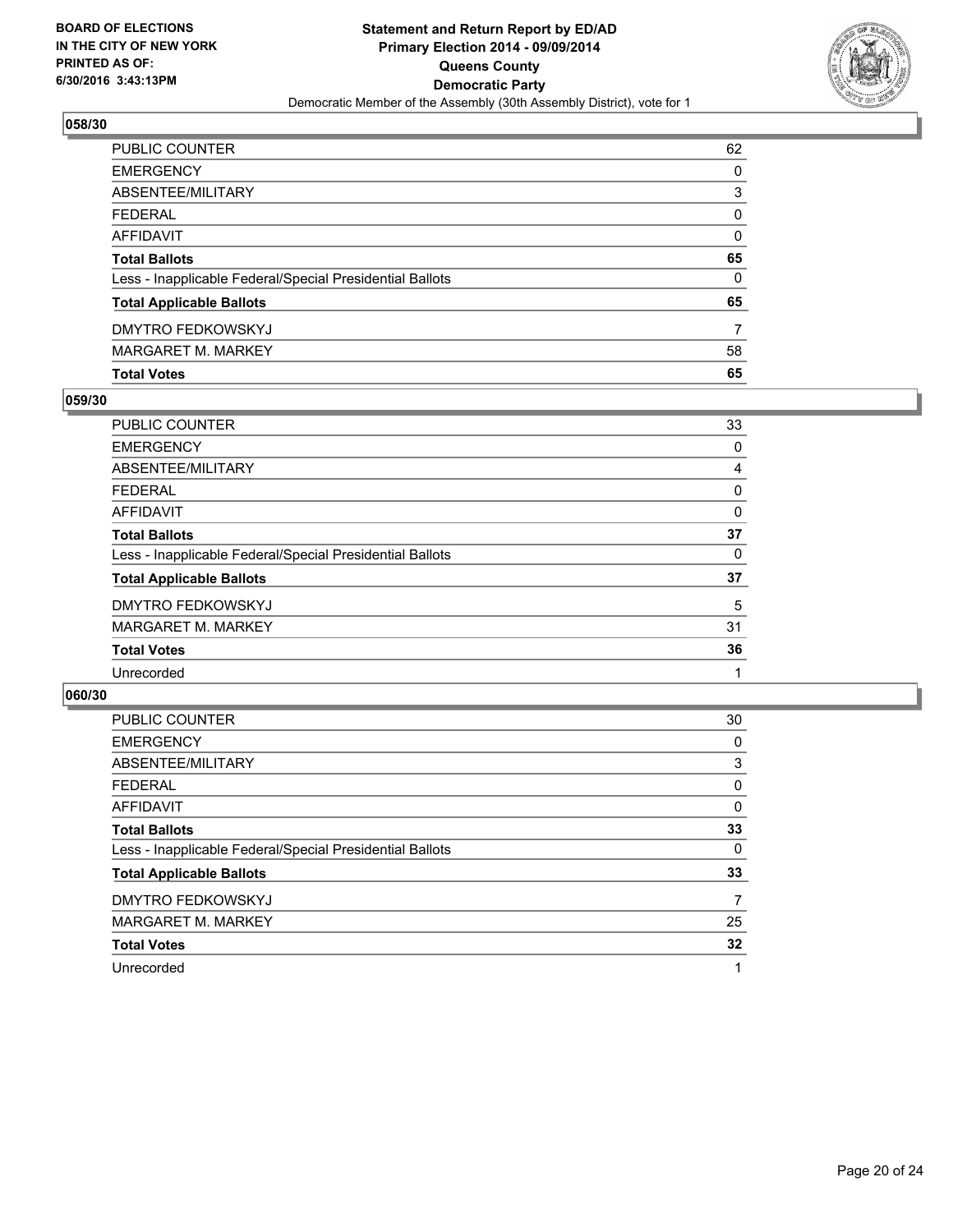

| <b>PUBLIC COUNTER</b>                                    | 138 |
|----------------------------------------------------------|-----|
| <b>EMERGENCY</b>                                         | 0   |
| ABSENTEE/MILITARY                                        | 1   |
| <b>FEDERAL</b>                                           | 0   |
| AFFIDAVIT                                                | 2   |
| <b>Total Ballots</b>                                     | 141 |
| Less - Inapplicable Federal/Special Presidential Ballots | 0   |
| <b>Total Applicable Ballots</b>                          | 141 |
| <b>DMYTRO FEDKOWSKYJ</b>                                 | 21  |
| <b>MARGARET M. MARKEY</b>                                | 118 |
| MARY O'HARA (WRITE-IN)                                   | 1   |
| <b>Total Votes</b>                                       | 140 |
| Unrecorded                                               | 1   |

## **062/30**

| PUBLIC COUNTER                                           | 15             |
|----------------------------------------------------------|----------------|
| <b>EMERGENCY</b>                                         | 0              |
| ABSENTEE/MILITARY                                        | $\overline{2}$ |
| <b>FEDERAL</b>                                           | 0              |
| <b>AFFIDAVIT</b>                                         | 0              |
| <b>Total Ballots</b>                                     | 17             |
| Less - Inapplicable Federal/Special Presidential Ballots | 0              |
| <b>Total Applicable Ballots</b>                          | 17             |
| <b>DMYTRO FEDKOWSKYJ</b>                                 | 5              |
| <b>MARGARET M. MARKEY</b>                                | 12             |
| <b>Total Votes</b>                                       | 17             |

| <b>PUBLIC COUNTER</b>                                    | 5 |
|----------------------------------------------------------|---|
| <b>EMERGENCY</b>                                         | 0 |
| ABSENTEE/MILITARY                                        | 0 |
| <b>FEDERAL</b>                                           | 0 |
| AFFIDAVIT                                                |   |
| <b>Total Ballots</b>                                     | 6 |
| Less - Inapplicable Federal/Special Presidential Ballots | 0 |
| <b>Total Applicable Ballots</b>                          | 6 |
| <b>DMYTRO FEDKOWSKYJ</b>                                 | 0 |
| <b>MARGARET M. MARKEY</b>                                | 5 |
| <b>Total Votes</b>                                       | 5 |
| Unrecorded                                               |   |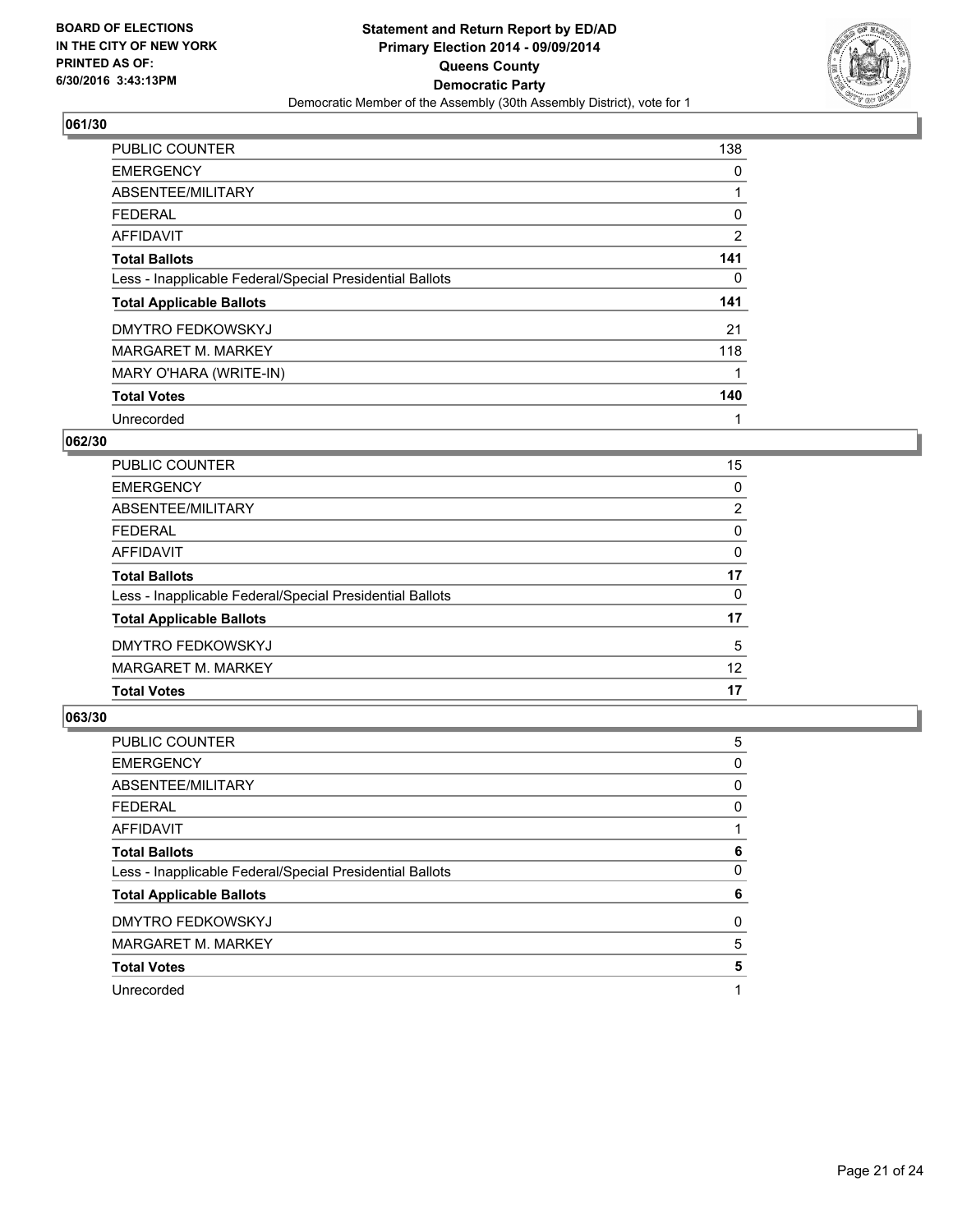

| <b>PUBLIC COUNTER</b>                                    | 33 |
|----------------------------------------------------------|----|
| <b>EMERGENCY</b>                                         | 0  |
| ABSENTEE/MILITARY                                        | 0  |
| <b>FEDERAL</b>                                           | 0  |
| <b>AFFIDAVIT</b>                                         | 0  |
| <b>Total Ballots</b>                                     | 33 |
| Less - Inapplicable Federal/Special Presidential Ballots | 0  |
| <b>Total Applicable Ballots</b>                          | 33 |
| <b>DMYTRO FEDKOWSKYJ</b>                                 | 7  |
| <b>MARGARET M. MARKEY</b>                                | 23 |
| <b>Total Votes</b>                                       | 30 |
| Unrecorded                                               | 3  |

#### **065/30**

| <b>PUBLIC COUNTER</b>                                    | 91 |
|----------------------------------------------------------|----|
| <b>EMERGENCY</b>                                         | 0  |
| ABSENTEE/MILITARY                                        | 3  |
| <b>FEDERAL</b>                                           | 0  |
| <b>AFFIDAVIT</b>                                         | 0  |
| <b>Total Ballots</b>                                     | 94 |
| Less - Inapplicable Federal/Special Presidential Ballots | 0  |
| <b>Total Applicable Ballots</b>                          | 94 |
| <b>DMYTRO FEDKOWSKYJ</b>                                 | 16 |
| <b>MARGARET M. MARKEY</b>                                | 69 |
| <b>Total Votes</b>                                       | 85 |
| Unrecorded                                               | 9  |

| <b>PUBLIC COUNTER</b>                                    | 50 |
|----------------------------------------------------------|----|
| <b>EMERGENCY</b>                                         | 0  |
| ABSENTEE/MILITARY                                        | 4  |
| <b>FEDERAL</b>                                           | 0  |
| <b>AFFIDAVIT</b>                                         | 0  |
| <b>Total Ballots</b>                                     | 54 |
| Less - Inapplicable Federal/Special Presidential Ballots | 0  |
| <b>Total Applicable Ballots</b>                          | 54 |
| <b>DMYTRO FEDKOWSKYJ</b>                                 | 10 |
| <b>MARGARET M. MARKEY</b>                                | 42 |
| <b>Total Votes</b>                                       | 52 |
| Unrecorded                                               | 2  |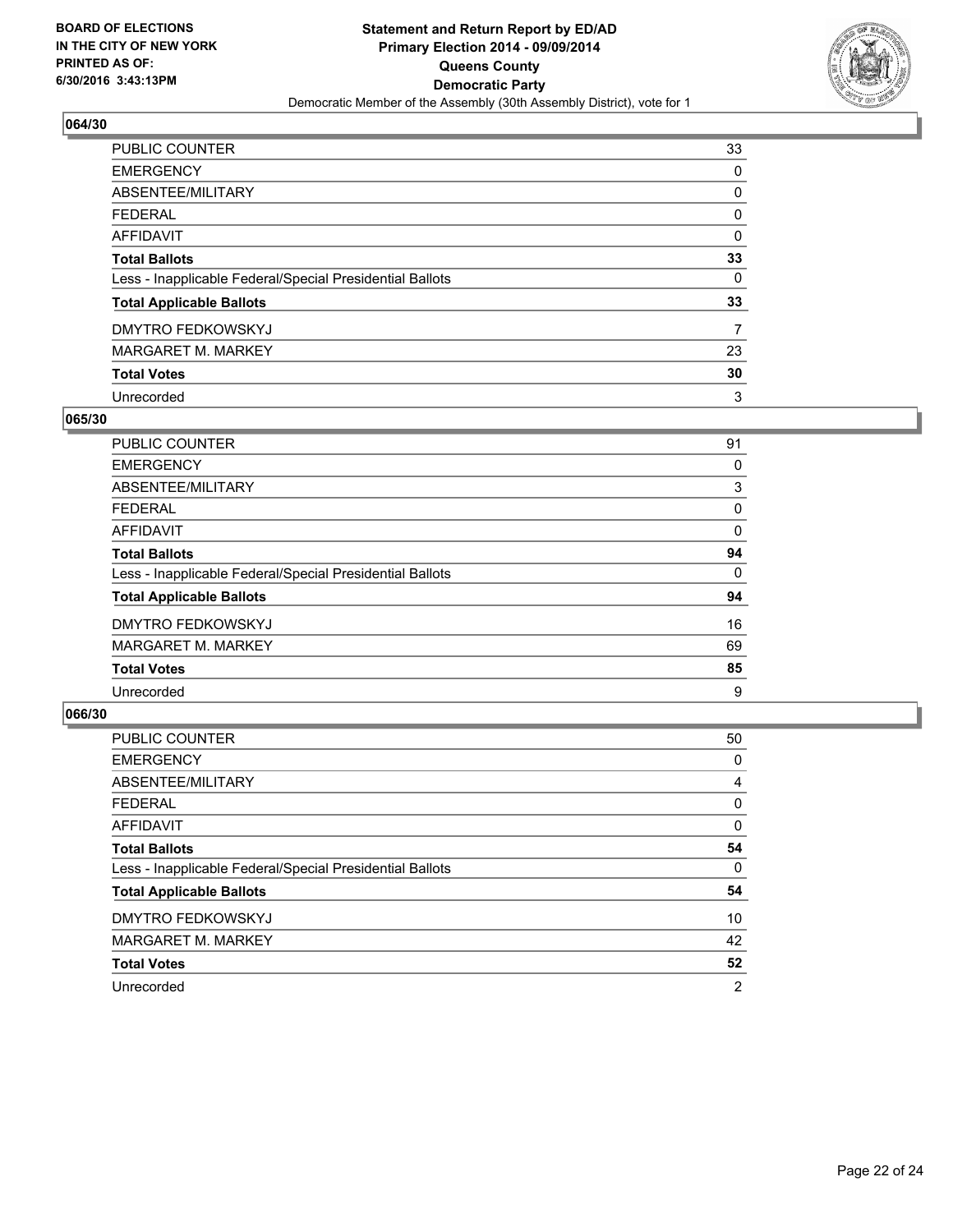

| PUBLIC COUNTER                                           | 52       |
|----------------------------------------------------------|----------|
| <b>EMERGENCY</b>                                         | 0        |
| ABSENTEE/MILITARY                                        |          |
| <b>FEDERAL</b>                                           | $\Omega$ |
| <b>AFFIDAVIT</b>                                         | $\Omega$ |
| <b>Total Ballots</b>                                     | 53       |
| Less - Inapplicable Federal/Special Presidential Ballots | $\Omega$ |
| <b>Total Applicable Ballots</b>                          | 53       |
| DMYTRO FEDKOWSKYJ                                        | 9        |
| <b>MARGARET M. MARKEY</b>                                | 44       |
| <b>Total Votes</b>                                       | 53       |

## **068/30**

| PUBLIC COUNTER                                           | 26 |
|----------------------------------------------------------|----|
| <b>EMERGENCY</b>                                         | 0  |
| ABSENTEE/MILITARY                                        |    |
| <b>FEDERAL</b>                                           | 0  |
| <b>AFFIDAVIT</b>                                         | 0  |
| <b>Total Ballots</b>                                     | 27 |
| Less - Inapplicable Federal/Special Presidential Ballots | 0  |
| <b>Total Applicable Ballots</b>                          | 27 |
| <b>DMYTRO FEDKOWSKYJ</b>                                 | 4  |
| <b>MARGARET M. MARKEY</b>                                | 20 |
| <b>Total Votes</b>                                       | 24 |
| Unrecorded                                               | 3  |
|                                                          |    |

#### **069/30**

| 071/30 COMBINED into: 019/30                             |             |
|----------------------------------------------------------|-------------|
| 070/30 COMBINED into: 031/30                             |             |
| Unrecorded                                               | 2           |
| <b>Total Votes</b>                                       | 54          |
| <b>MARGARET M. MARKEY</b>                                | 42          |
| DMYTRO FEDKOWSKYJ                                        | 12          |
| <b>Total Applicable Ballots</b>                          | 56          |
| Less - Inapplicable Federal/Special Presidential Ballots | $\Omega$    |
| <b>Total Ballots</b>                                     | 56          |
| <b>AFFIDAVIT</b>                                         |             |
| <b>FEDERAL</b>                                           | $\mathbf 0$ |
| ABSENTEE/MILITARY                                        | 0           |
| <b>EMERGENCY</b>                                         | 0           |
| PUBLIC COUNTER                                           | 55          |

**072/30 COMBINED into: 037/30**